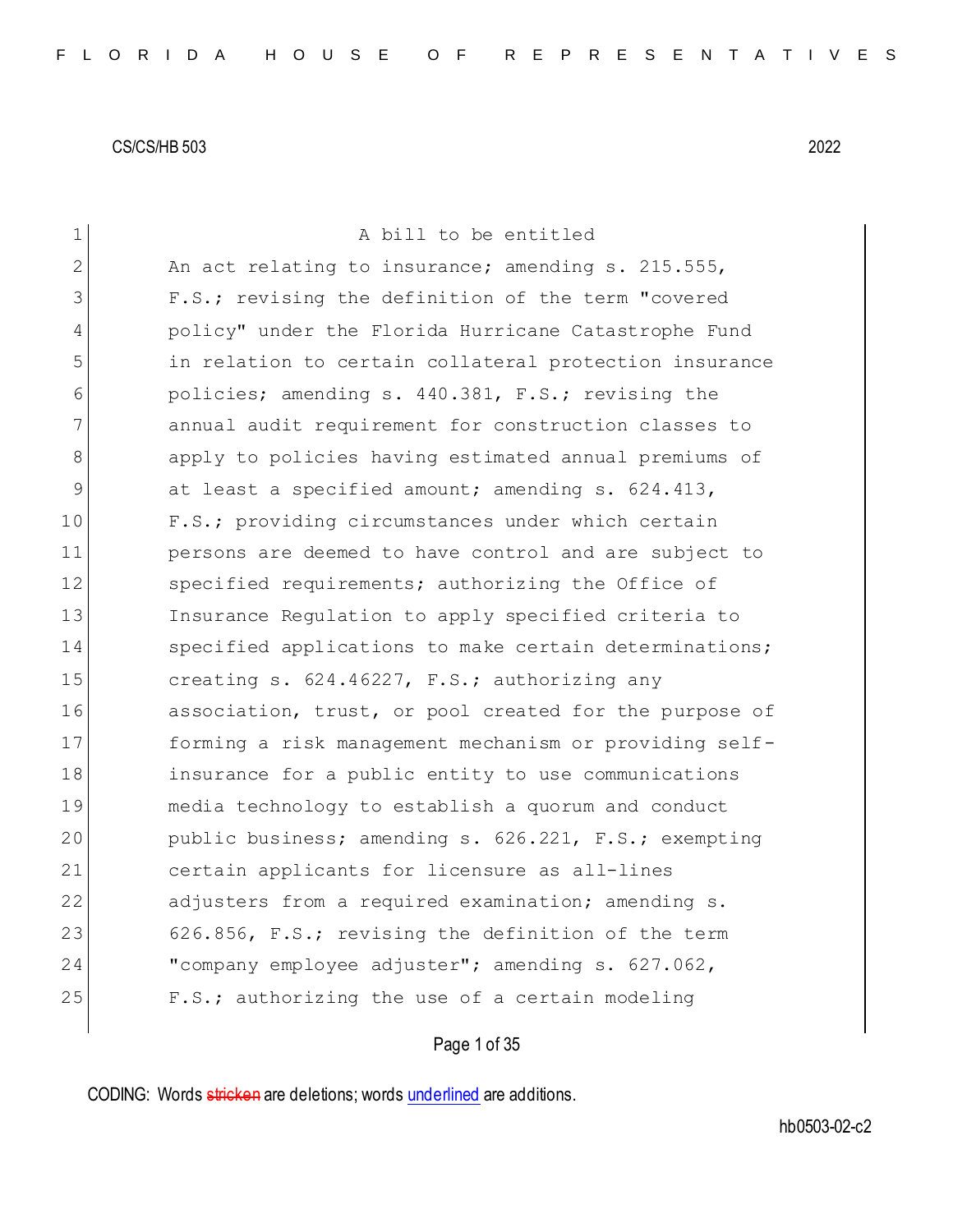26 indication for residential property insurance rate 27 filings; amending s. 627.0628, F.S.; revising the 28 membership of the Florida Commission on Hurricane Loss 29 Projection Methodology; amending s. 627.0629, F.S.; 30 authorizing insurers to file certain insurance rating 31 plans based on specified windstorm mitigation 32 construction standards under certain circumstances; 33 amending s. 627.0665, F.S.; revising the number of 34 days of advance written notice that an insurer must 35 give a named insured when a policy premium is 36 increased under certain circumstances; revising 37 notification requirements for insurers who have 38 automatic bank withdrawal agreements with insureds to 39 include notices when withdrawal amounts increase above 40 a specified threshold; amending s. 627.351, F.S.; 41 revising conditions for determining the ineligibility 42 of condominiums for wind-only coverage; amending s. 43 627.421, F.S.; deleting a requirement for electronic 44 transmission of certain documents to include specified 45 notices; deleting a requirement that paper copies of 46 policies be provided upon request; amending ss. 47 627.701 and 627.712, F.S.; revising policyholder 48 acknowledgment statement requirements for property 49 insurance policies having certain hurricane 50 deductibles or windstorm or contents coverage

# Page 2 of 35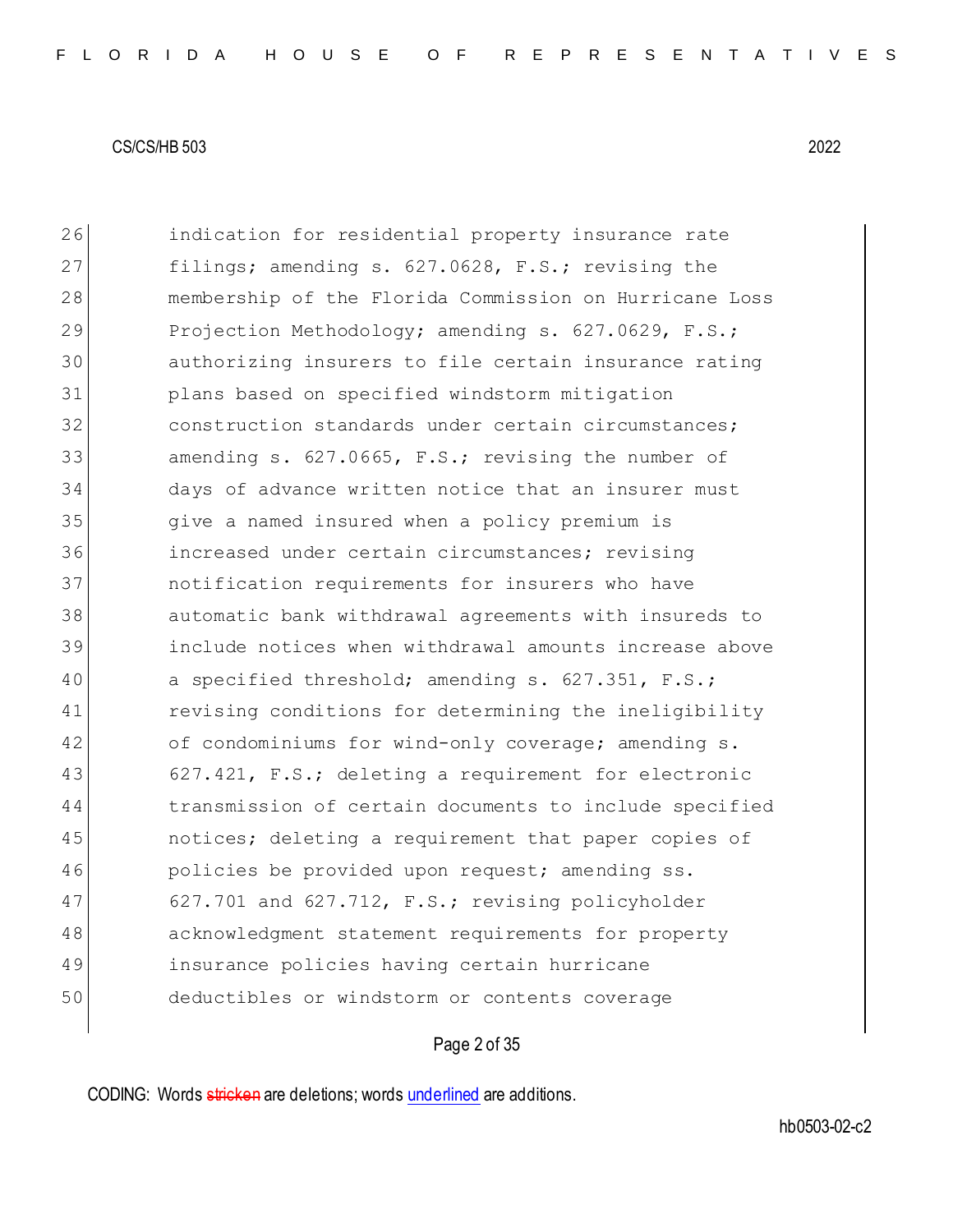| 51 | exclusions, respectively; amending s. 627.7152, F.S.;       |
|----|-------------------------------------------------------------|
| 52 | revising the definition of the term "assignment             |
| 53 | agreement"; specifying the addresses to which a notice      |
| 54 | of intent must be served; amending s. 627.7276, F.S.;       |
| 55 | revising notice requirements for motor vehicle              |
| 56 | policies that do not provide coverage for bodily            |
| 57 | injury and property damage liability; amending ss.          |
| 58 | 634.171, 634.317, and 634.419, F.S.; authorizing            |
| 59 | licensed personal lines or general lines agents to          |
| 60 | solicit, negotiate, advertise, or sell motor vehicle        |
| 61 | service agreements, home warranty contracts, and            |
| 62 | service warranty contracts, respectively, without a         |
| 63 | sales representative license; making technical              |
| 64 | changes; reenacting ss. $624.424(10)$ and $627.351(6)(v)$ , |
| 65 | F.S., relating to annual statements and other               |
| 66 | information and Citizens Property Insurance                 |
| 67 | Corporation, respectively, to incorporate the               |
| 68 | amendment made to s. 215.555, F.S., in references           |
| 69 | thereto; reenacting s. $626.865(1)$ (e), F.S., relating     |
| 70 | to public adjuster's qualifications, to incorporate         |
| 71 | the amendment made to s. 626.856, F.S., in a reference      |
| 72 | thereto; reenacting s. 626.8734(1)(b), F.S., relating       |
| 73 | to nonresident all-lines adjuster license                   |
| 74 | qualifications, to incorporate the amendment made to        |
| 75 | s. 626.221, F.S., in a reference thereto; reenacting        |
|    |                                                             |

Page 3 of 35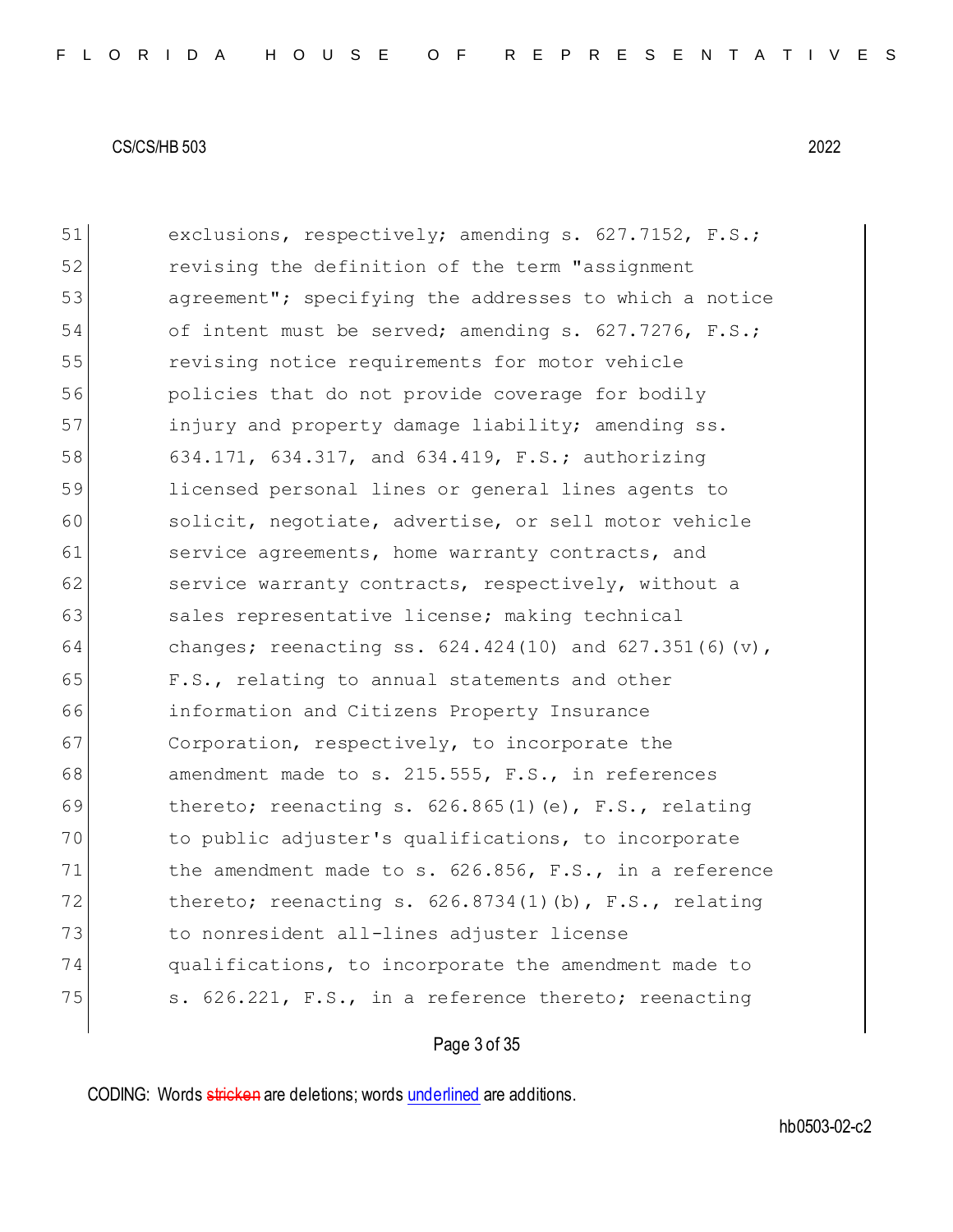| 76  | s. $627.7153(1)$ and $(2)(d)$ , F.S., relating to policies       |
|-----|------------------------------------------------------------------|
| 77  | restricting assignment of post-loss benefits under a             |
| 78  | property insurance policy, to incorporate the                    |
| 79  | amendment made to s. 627.7152, F.S., in references               |
| 80  | thereto; providing effective dates.                              |
| 81  |                                                                  |
| 82  | Be It Enacted by the Legislature of the State of Florida:        |
| 83  |                                                                  |
| 84  | Section 1. Effective June 1, 2023, paragraph (c) of              |
| 85  | subsection (2) of section 215.555, Florida Statutes, is amended  |
| 86  | to read:                                                         |
| 87  | 215.555 Florida Hurricane Catastrophe Fund.-                     |
| 88  | (2)<br>DEFINITIONS. - As used in this section:                   |
| 89  | "Covered policy" means any insurance policy covering<br>(C)      |
| 90  | residential property in this state, including, but not limited   |
| 91  | to, any homeowner, mobile home owner, farm owner, condominium    |
| 92  | association, condominium unit owner, tenant, or apartment        |
| 93  | building policy, or any other policy covering a residential      |
| 94  | structure or its contents issued by any authorized insurer,      |
| 95  | including a commercial self-insurance fund holding a certificate |
| 96  | of authority issued by the Office of Insurance Regulation under  |
| 97  | s. 624.462, the Citizens Property Insurance Corporation, and any |
| 98  | joint underwriting association or similar entity created under   |
| 99  | law. The term "covered policy" includes any collateral           |
| 100 | protection insurance policy covering personal residences which   |
|     | Page 4 of 35                                                     |
|     |                                                                  |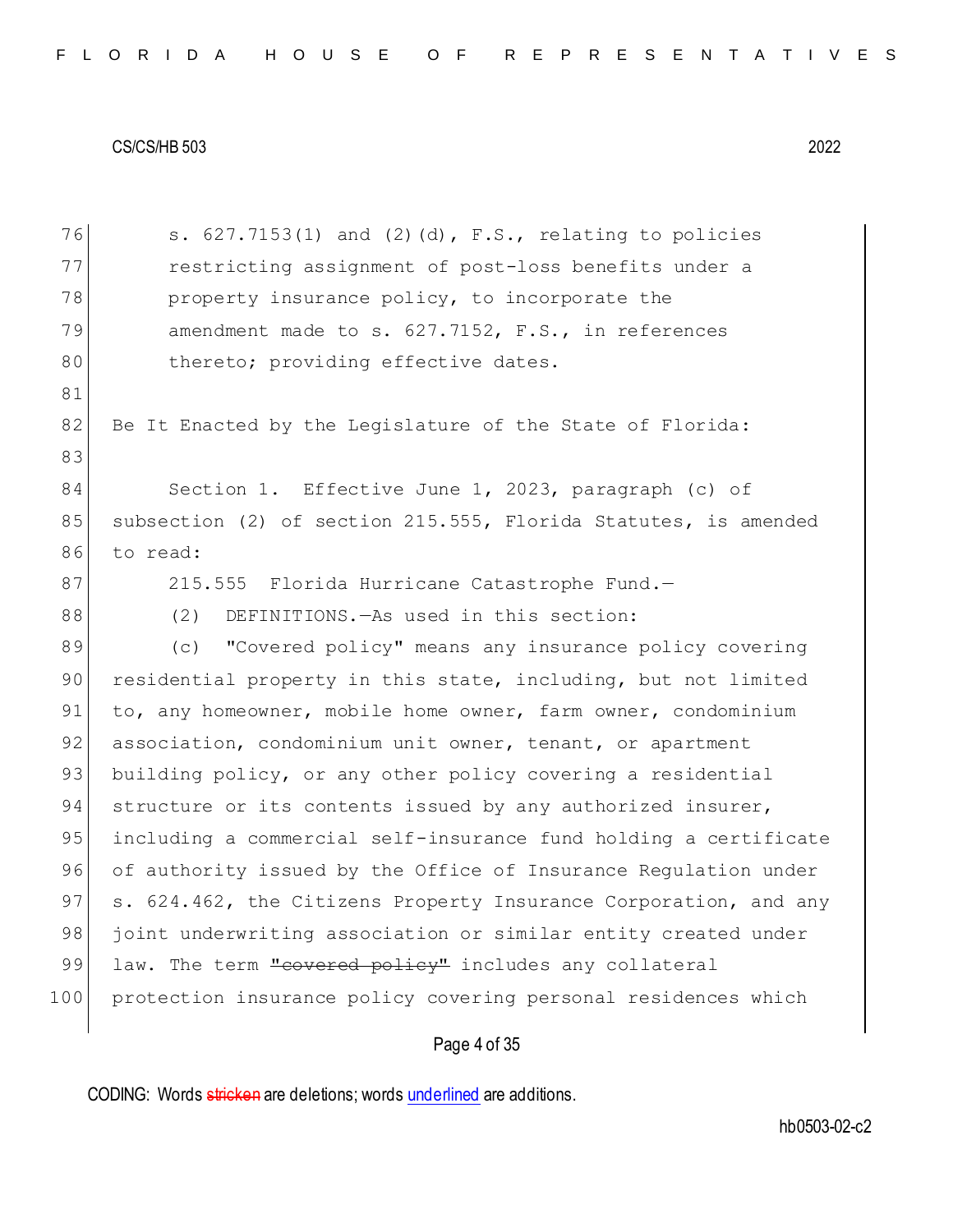protects both the borrower's and the lender's financial interests, in an amount at least equal to the coverage amount 103 for the dwelling in place under the lapsed homeowner's policy, the coverage amount that the homeowner has been notified of by 105 the collateral protection insurer, or the coverage amount the homeowner requests from the collateral protection insurer, if 107 such collateral protection insurance policy can be accurately 108 reported as required in subsection (5). Additionally, covered policies include policies covering the peril of wind removed from the Florida Residential Property and Casualty Joint Underwriting Association or from the Citizens Property Insurance Corporation, created under s. 627.351(6), or from the Florida 113 Windstorm Underwriting Association, created under s. 627.351(2), by an authorized insurer under the terms and conditions of an executed assumption agreement between the authorized insurer and 116 such association or Citizens Property Insurance Corporation. Each assumption agreement between the association and such authorized insurer or Citizens Property Insurance Corporation must be approved by the Office of Insurance Regulation before 120 the effective date of the assumption, and the Office of Insurance Regulation must provide written notification to the board within 15 working days after such approval. "Covered 123 policy" does not include any policy that excludes wind coverage or hurricane coverage or any reinsurance agreement and does not include any policy otherwise meeting this definition which is

# Page 5 of 35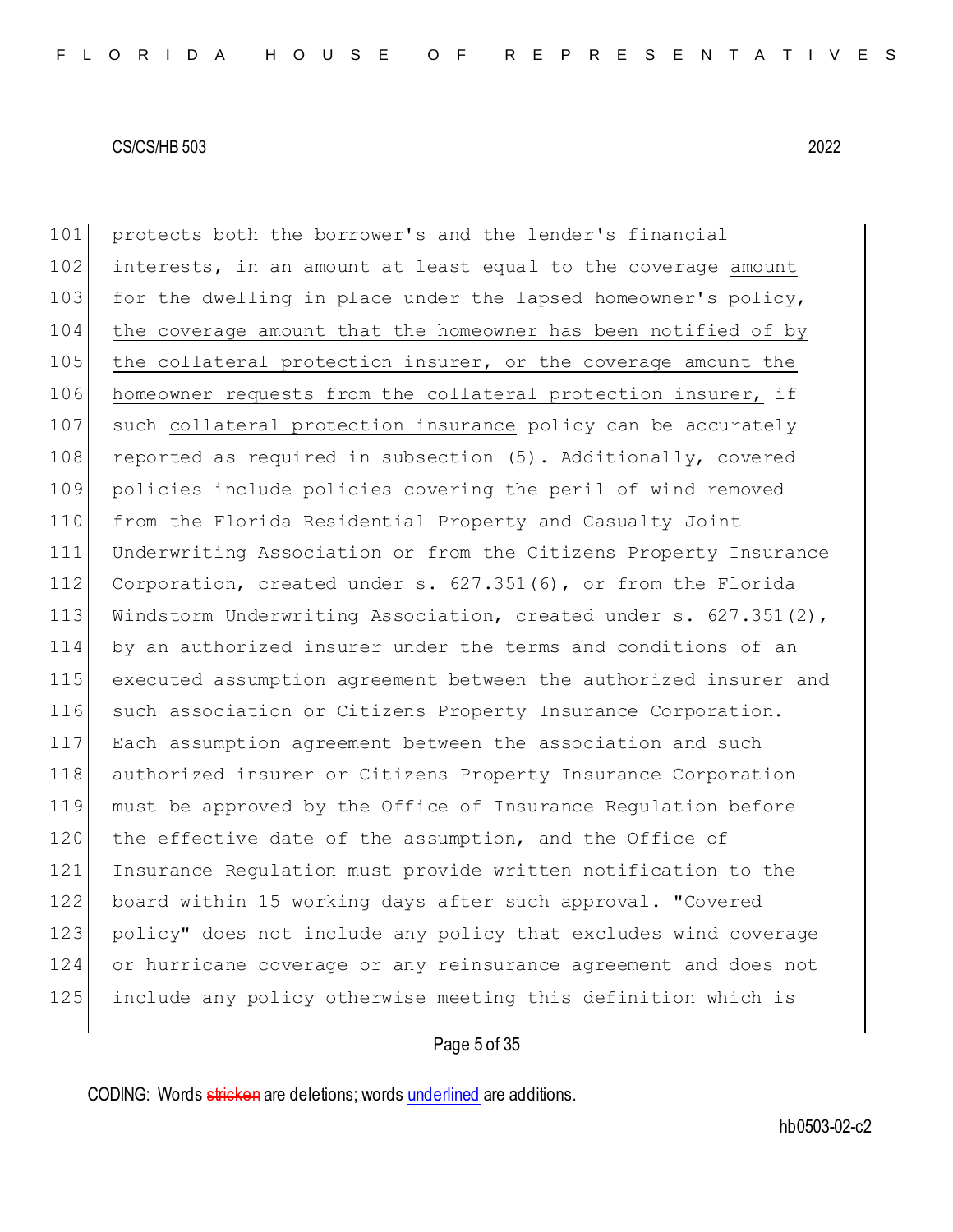126 issued by a surplus lines insurer or a reinsurer. All commercial 127 residential excess policies and all deductible buy-back policies 128 that, based on sound actuarial principles, require individual 129 ratemaking must shall be excluded by rule if the actuarial 130 soundness of the fund is not jeopardized. For this purpose, the 131 term "excess policy" means a policy that provides insurance 132 protection for large commercial property risks and that provides 133 a layer of coverage above a primary layer insured by another 134 insurer.

135 Section 2. Subsection (3) of section 440.381, Florida 136 Statutes, is amended to read:

137 440.381 Application for coverage; reporting payroll; 138 payroll audit procedures; penalties.-

139 (3) The Financial Services Commission, in consultation 140 with the department, shall establish by rule minimum 141 requirements for audits of payroll and classifications in order 142 to ensure that the appropriate premium is charged for workers' 143 compensation coverage. The rules must shall ensure that audits 144 performed by both carriers and employers are adequate to provide 145 that all sources of payments to employees, subcontractors, and 146 independent contractors are have been reviewed and that the 147 accuracy of classification of employees is has been verified. 148 The rules must require shall provide that employers in all 149 classes other than the construction class be audited at least 150 not less frequently than biennially and may provide for more

# Page 6 of 35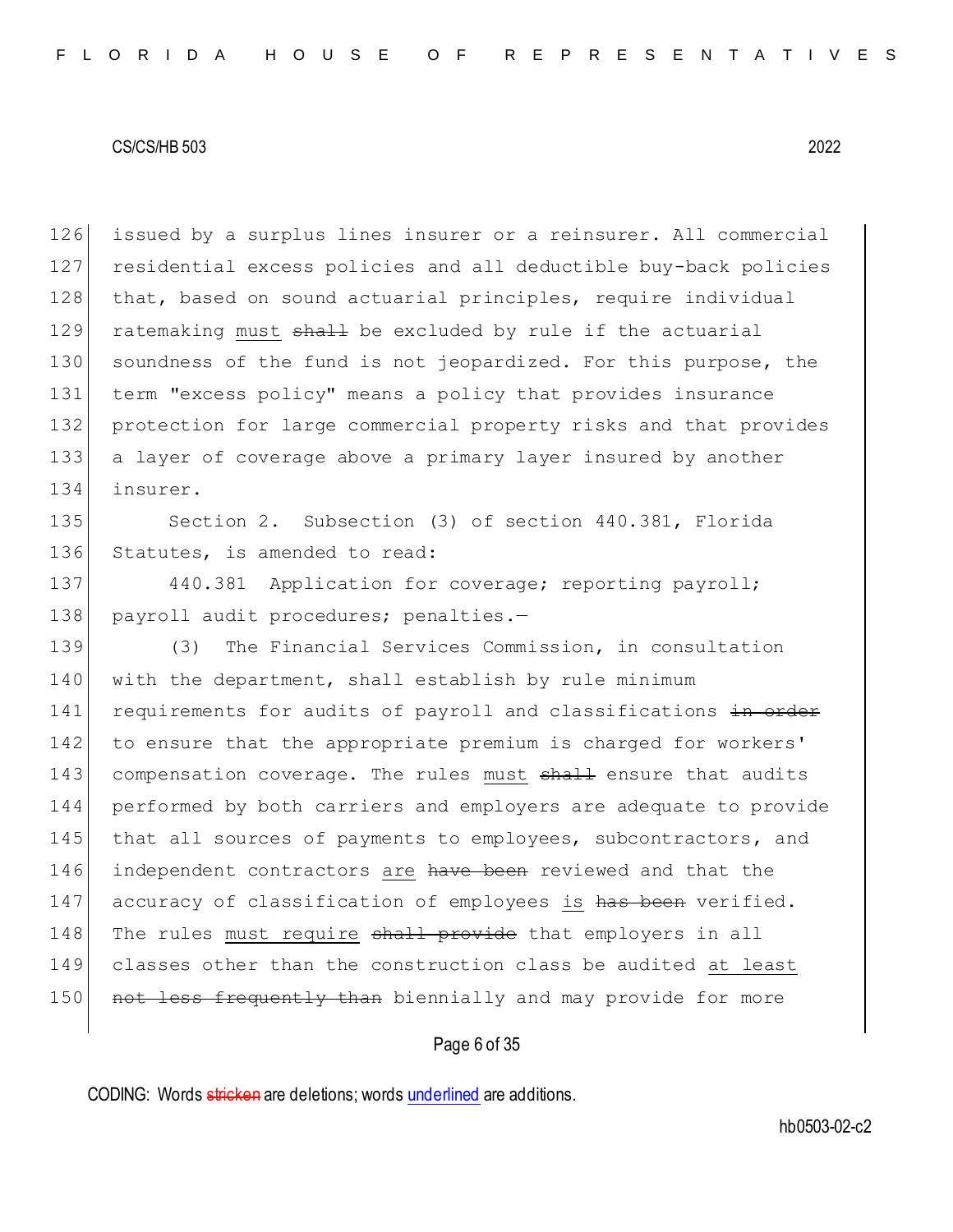151 frequent audits of employers in specified classifications based 152 on factors such as amount of premium, type of business, loss 153 ratios, or other relevant factors. In no event shall Employers 154 in the construction class<sub> $\tau$ </sub> generating more than the amount of 155 premium required to be experience rated must<sub>r</sub> be audited at 156 least less than annually. The annual audits required for 157 construction classes must shall consist of physical onsite 158 audits of policies only if the estimated annual premium is 159 \$10,000 or more. Payroll verification audit rules must include, 160 but need not be limited to, the use of state and federal reports 161 of employee income, payroll and other accounting records, 162 certificates of insurance maintained by subcontractors, and 163 duties of employees. At the completion of an audit, the employer 164 or officer of the corporation and the auditor must print and 165 sign their names on the audit document and attach proof of 166 identification to the audit document. 167 Section 3. Subsection (3) is added to section 624.413, 168 Florida Statutes, to read: 169 624.413 Application for certificate of authority.-

170 (3)(a) If the aggregate percentage of ownership by persons 171 maintaining citizenship from, residing in, or domiciled in, the 172 same jurisdiction outside the United States is more than 10 173 percent of an applicant for a certificate of authority from the 174 office, or if such persons acquire or intend to acquire in the 175 aggregate more than 10 percent ownership in an existing stock

# Page 7 of 35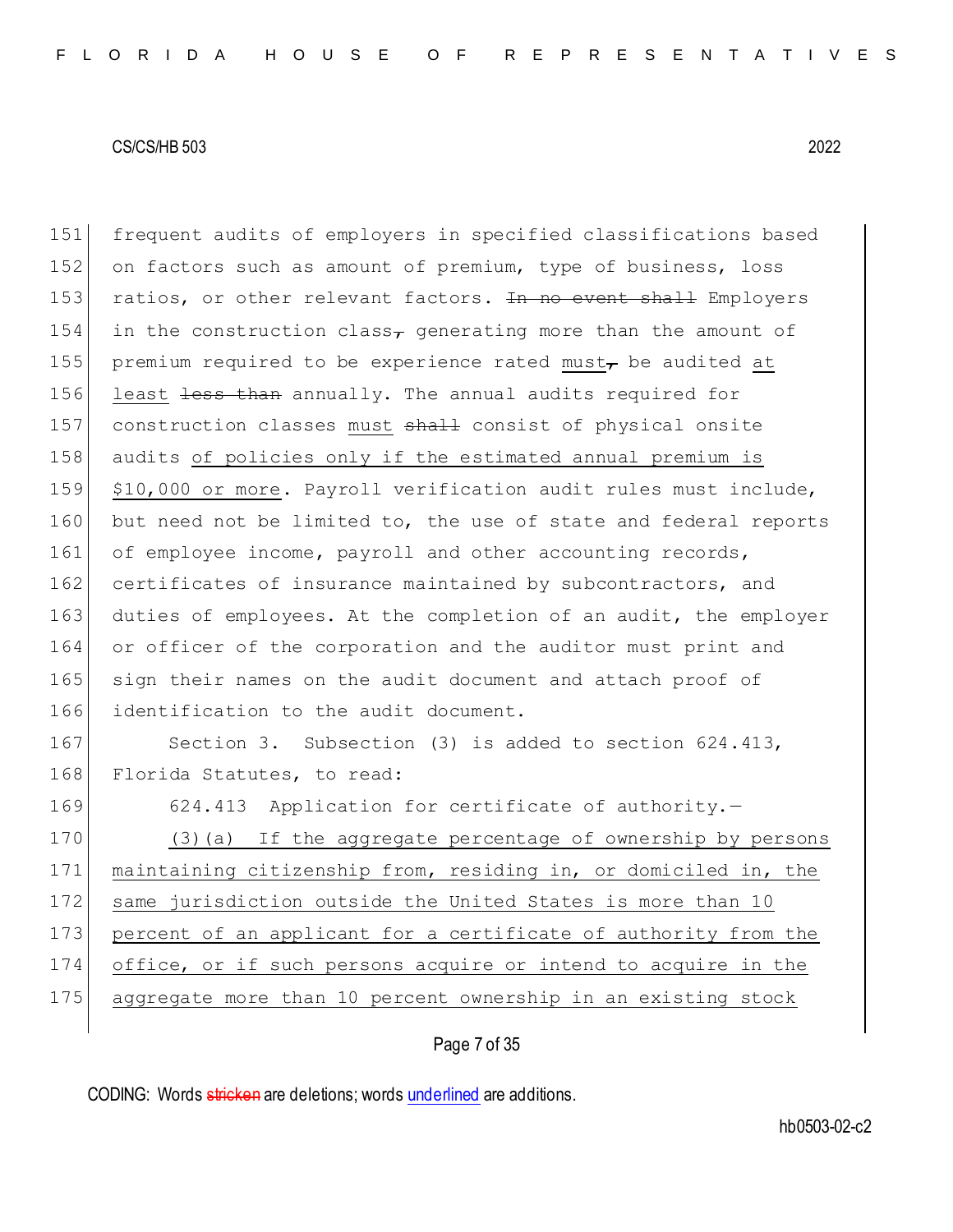| 176 | insurer possessing a certificate of authority from the office,   |
|-----|------------------------------------------------------------------|
| 177 | then such persons may be:                                        |
| 178 | 1. Deemed to have control; and                                   |
| 179 | Subject to the requirements of sworn biographical<br>2.          |
| 180 | statements, legible copies of fingerprints, and authority for    |
| 181 | release of information in regard to the investigation of such    |
| 182 | persons' backgrounds as specified in s. $628.051(2)$ (b).        |
| 183 | (b) The office may apply the same criteria described in          |
| 184 | paragraph (a) to each of the following applications to determine |
| 185 | if a person is deemed to have control and is subject to the      |
| 186 | requirements of a sworn biographical statement, legible copies   |
| 187 | of fingerprints, and authority for release of information in     |
| 188 | regard to the investigation of the person's background as        |
| 189 | specified in s. $628.051(2)(b)$ :                                |
| 190 | 1. A certificate of authority to form multiple-employer          |
| 191 | welfare arrangements under s. 624.437.                           |
| 192 | A certificate of authority to act as an insurance<br>2.          |
| 193 | administrator under s. 626.8805.                                 |
| 194 | 3.<br>A permit to form domestic insurer under s. 628.051.        |
| 195 | An acquisition of control stock or voting securities<br>4.       |
| 196 | under s. 628.461.                                                |
| 197 | 5. An acquisition of ownership interest or control stock         |
| 198 | of a specialty insurer under s. 628.4615.                        |
| 199 | A certificate of authority to transact insurance as a<br>6.      |
| 200 | domestic reciprocal insurer under s. 629.081.                    |
|     |                                                                  |

# Page 8 of 35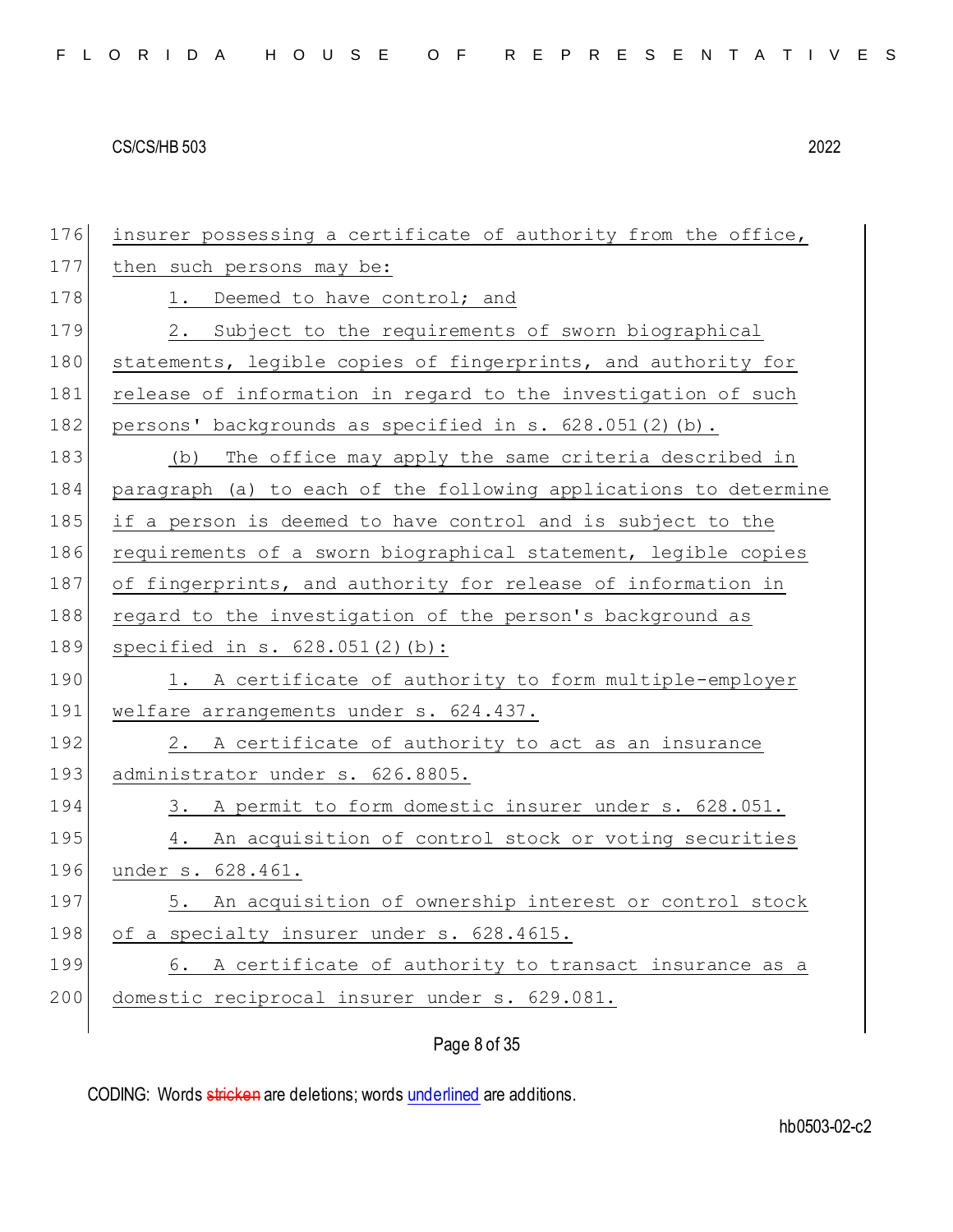201 7. A license to issue motor vehicle service agreements 202 under s. 634.041. 203 8. A license to issue home warranties under s. 634.304. 204 9. A license to issue service warranties under s. 634.404.  $205$  10. A certificate of authority to operate as a prepaid 206 limited health service organization under s. 636.008. 207 11. A license to operate as a discount plan organization 208 under s. 636.204. 209 12. A certificate of authority to operate as a health 210 maintenance organization under s. 641.21. 211 13. A certificate of authority to operate as a prepaid 212 health clinic under s. 641.405. 213 14. A certificate of authority to offer continuing care 214 contracts under ss. 651.022–651.0245. 215 Section 4. Section 624.46227, Florida Statutes, is created 216 to read: 217 624.46227 Meeting requirements.—Any association, trust, or 218 pool authorized by state law and created for the purpose of 219 forming a risk management mechanism or providing self-insurance 220 for public entities in this state may use communications media 221 technology to establish a quorum and conduct public business. 222 Section 5. Paragraph (j) of subsection (2) of section 223 626.221, Florida Statutes, is amended, and subsection  $(1)$  of 224 that section is republished, to read: 225 626.221 Examination requirement; exemptions.-

# Page 9 of 35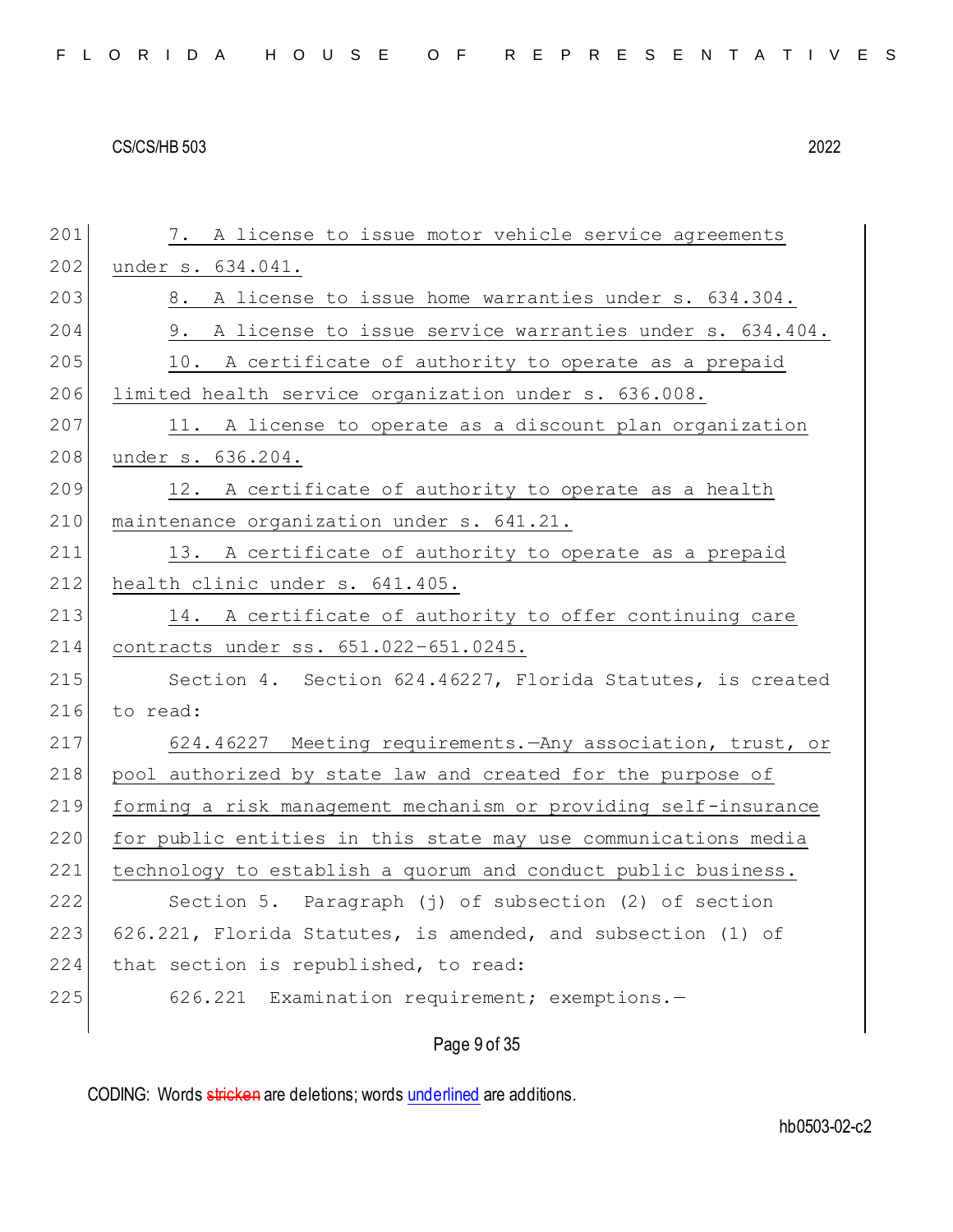(1) The department may not issue any license as agent or adjuster to any individual who has not qualified for, taken, and 228 passed to the satisfaction of the department a written examination of the scope prescribed in s. 626.241.

230 (2) However, an examination is not necessary for any of 231 the following:

232 (j) An applicant for license as an all-lines adjuster who has the designation of Accredited Claims Adjuster (ACA) from a 234 regionally accredited postsecondary institution in this state, Certified All Lines Adjuster (CALA) from Kaplan, Associate in Claims (AIC) from the Insurance Institute of America, Professional Claims Adjuster (PCA) from the Professional Career Institute, Professional Property Insurance Adjuster (PPIA) from the HurriClaim Training Academy, Certified Adjuster (CA) from ALL LINES Training, Certified Claims Adjuster (CCA) from AE21 241 Incorporated, Claims Adjuster Certified Professional (CACP) from WebCE, Inc., Accredited Insurance Claims Specialist (AICS) from Encore Claim Services, or Universal Claims Certification (UCC) from Claims and Litigation Management Alliance (CLM) whose 245 curriculum has been approved by the department and which includes comprehensive analysis of basic property and casualty 247 lines of insurance and testing at least equal to that of 248 standard department testing for the all-lines adjuster license. The department shall adopt rules establishing standards for the 250 approval of curriculum.

# Page 10 of 35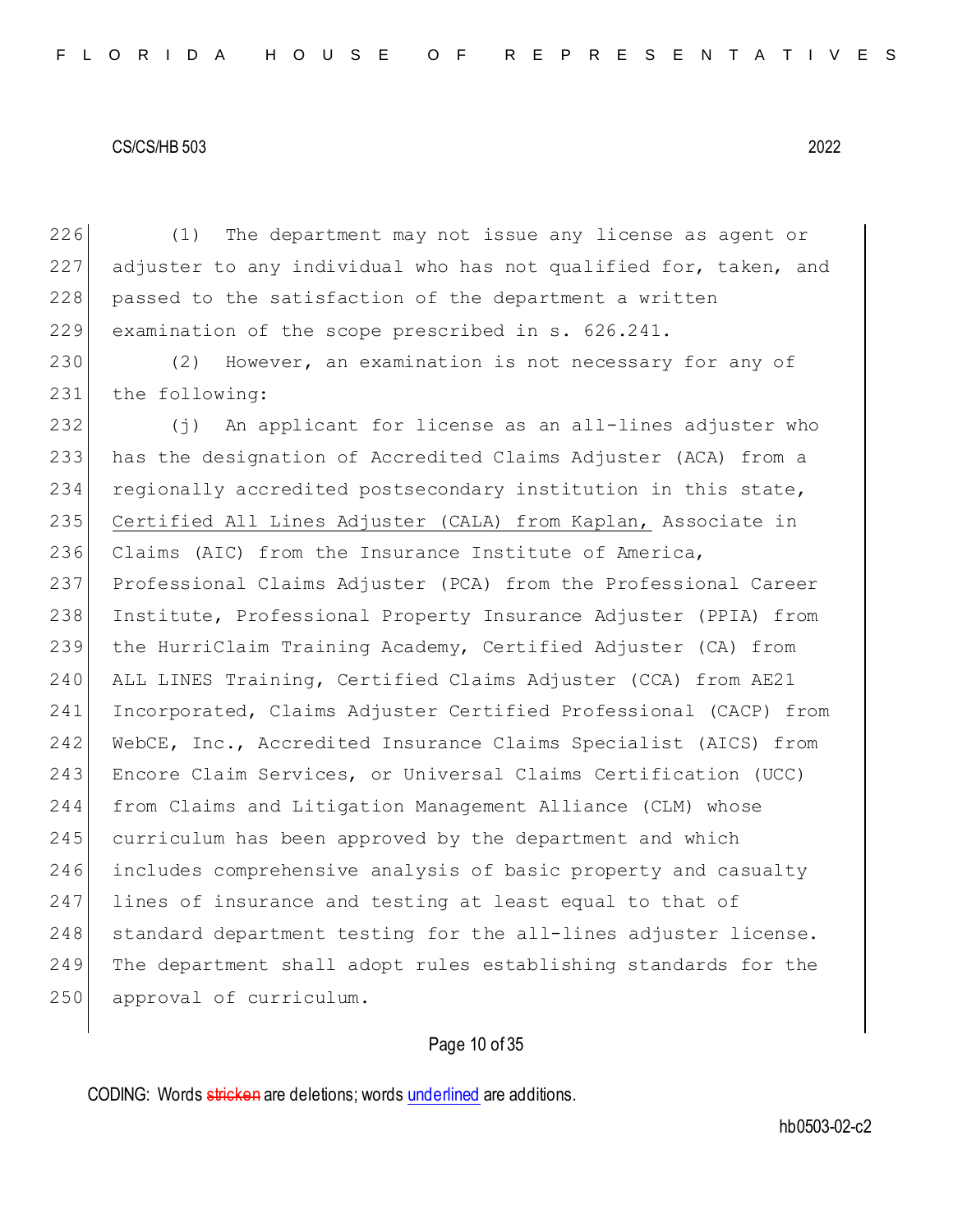| 251 | Section 6. Section 626.856, Florida Statutes, is amended           |
|-----|--------------------------------------------------------------------|
| 252 | to read:                                                           |
| 253 | 626.856 "Company employee adjuster" defined. - A "company          |
| 254 | employee adjuster" means a person licensed as an all-lines         |
| 255 | adjuster who is appointed and employed on an insurer's staff of    |
| 256 | adjusters, by an affiliate, or by a wholly owned subsidiary of     |
| 257 | the insurer, and who undertakes on behalf of such insurer or       |
| 258 | other insurers under common control or ownership to ascertain      |
| 259 | and determine the amount of any claim, loss, or damage payable     |
| 260 | under a contract of insurance, or undertakes to effect             |
| 261 | settlement of such claim, loss, or damage.                         |
| 262 | Section 7. Paragraph (j) of subsection (2) of section              |
| 263 | 627.062, Florida Statutes, is amended to read:                     |
| 264 | 627.062 Rate standards.-                                           |
| 265 | (2)<br>As to all such classes of insurance:                        |
| 266 | $(\dagger)$<br>With respect to residential property insurance rate |
| 267 | filings, the rate filing:                                          |
| 268 | Must account for mitigation measures undertaken by<br>1.           |
| 269 | policyholders to reduce hurricane losses.                          |
| 270 | May use a modeling indication that is the weighted or<br>2.        |
| 271 | straight average of two or more hurricane loss projection models   |
| 272 | found by the commission to be accurate or reliable pursuant to     |
| 273 | 627.0628.<br>$s$ .                                                 |
| 274 |                                                                    |
| 275 | The provisions of this subsection do not apply to workers'         |
|     | Page 11 of 35                                                      |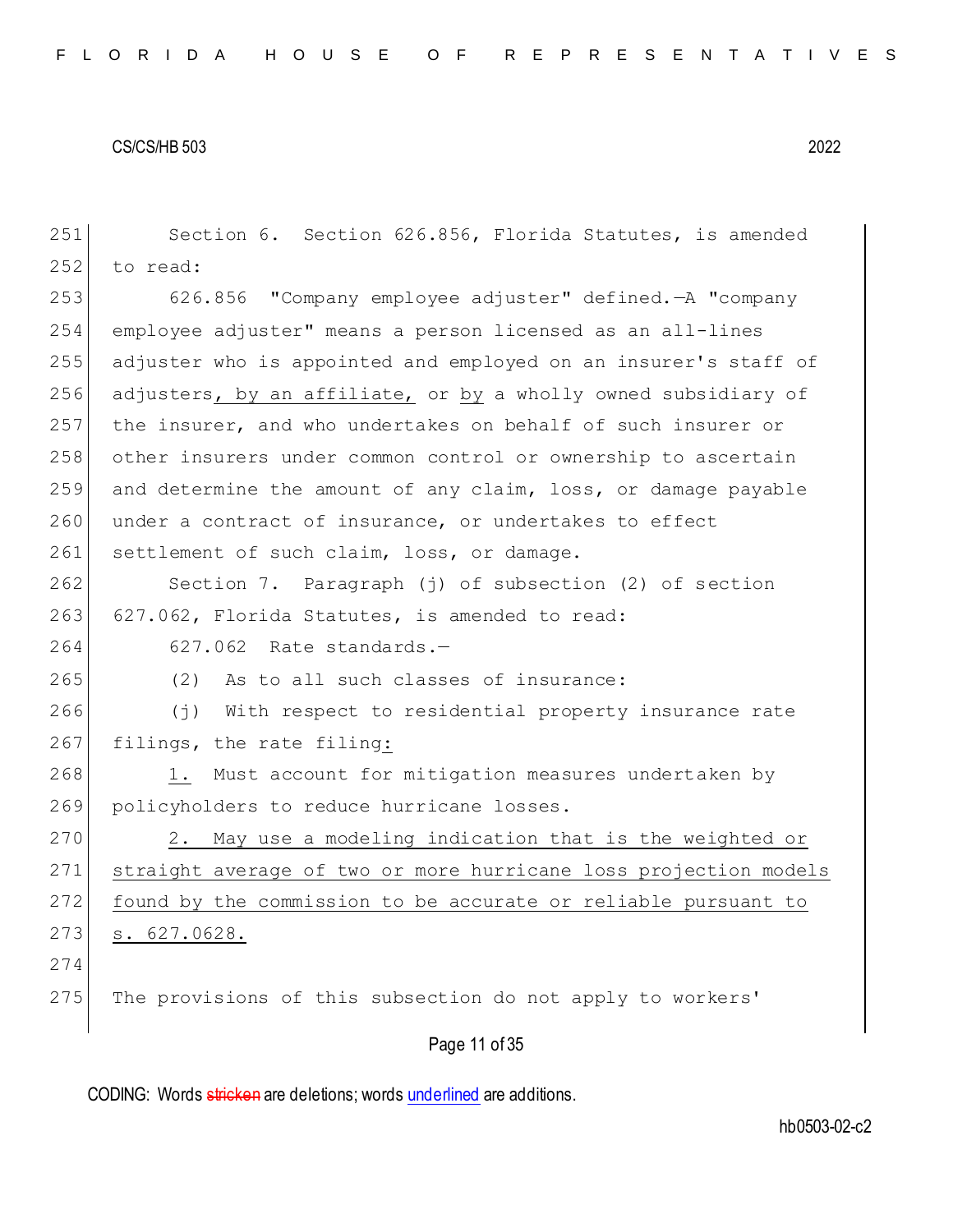Page 12 of 35 276 compensation, employer's liability insurance, and motor vehicle 277 insurance. 278 Section 8. Paragraph (b) of subsection (2) of section 279 627.0628, Florida Statutes, is amended to read: 280 627.0628 Florida Commission on Hurricane Loss Projection 281 Methodology; public records exemption; public meetings 282 exemption.-283 (2) COMMISSION CREATED. 284 (b) The commission shall consist of the following 12 285 members: 286 1. The insurance consumer advocate. 287 2. The senior employee of the State Board of 288 Administration responsible for operations of the Florida 289 Hurricane Catastrophe Fund. 290 3. The Executive Director of the Citizens Property 291 Insurance Corporation. 292 4. The Director of the Division of Emergency Management, 293 or the director's designee, provided that the designee is a 294 full-time employee of the division. 295 5. The actuary member of the Florida Hurricane Catastrophe 296 Fund Advisory Council. 297 6. An employee of the office who is an actuary responsible 298 for property insurance rate filings and who is appointed by the 299 director of the office. 300 7. Five members appointed by the Chief Financial Officer,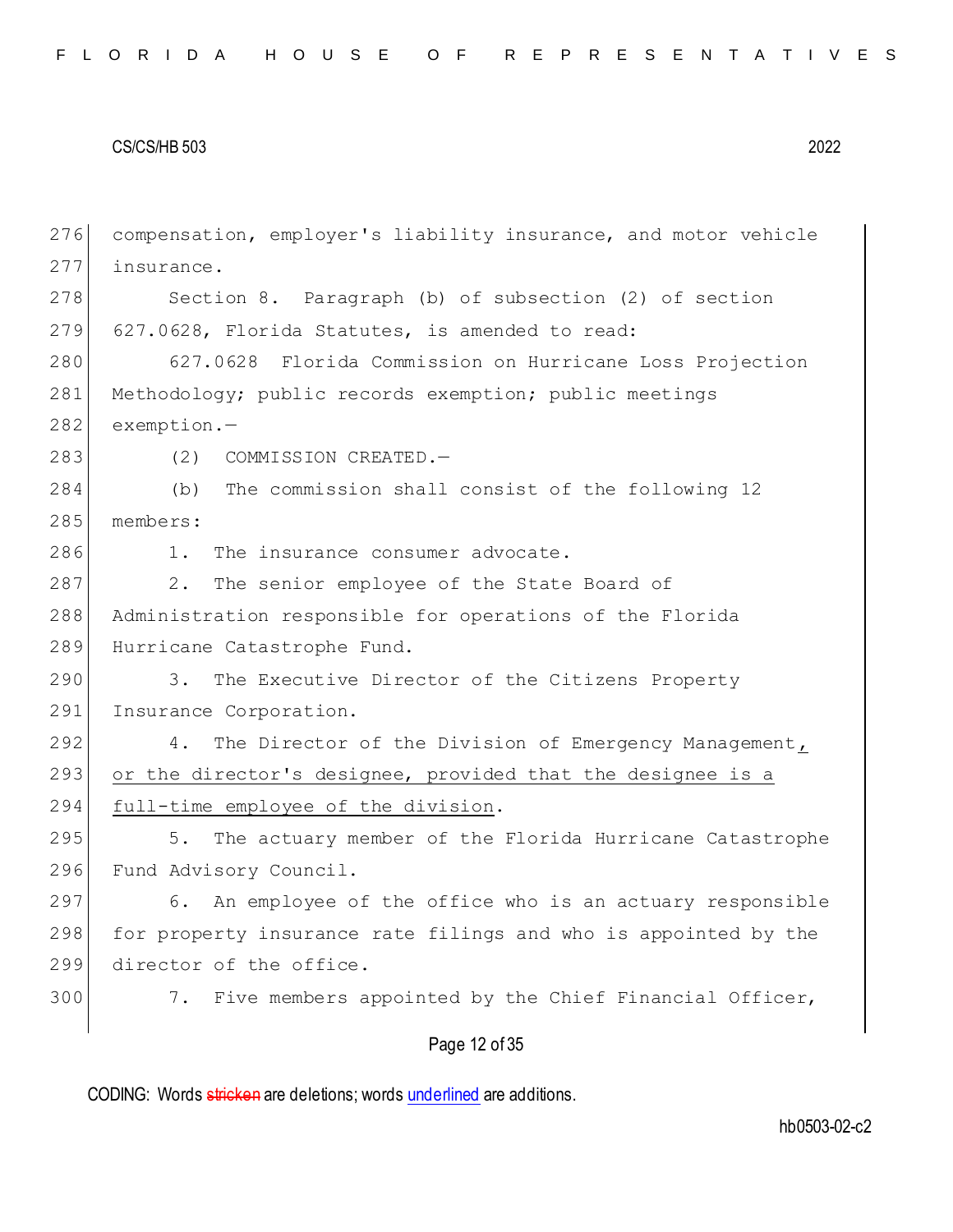as follows:

 a. An actuary who is employed full time by a property and casualty insurer that was responsible for at least 1 percent of the aggregate statewide direct written premium for homeowner insurance in the calendar year preceding the member's appointment to the commission.

 b. An expert in insurance finance who is a full-time member of the faculty of the State University System and who has a background in actuarial science.

 c. An expert in statistics who is a full-time member of the faculty of the State University System and who has a background in insurance.

 d. An expert in computer system design who is a full-time member of the faculty of the State University System.

 e. An expert in meteorology who is a full-time member of the faculty of the State University System and who specializes in hurricanes.

318 8. A licensed professional structural engineer who is a full-time faculty member in the State University System and who has expertise in wind mitigation techniques. This appointment 321 shall be made by the Governor.

 Section 9. Subsection (9) is added to section 627.0629, 323 Florida Statutes, to read:

 627.0629 Residential property insurance; rate filings.— (9) An insurer may file with the office a personal lines

# Page 13 of 35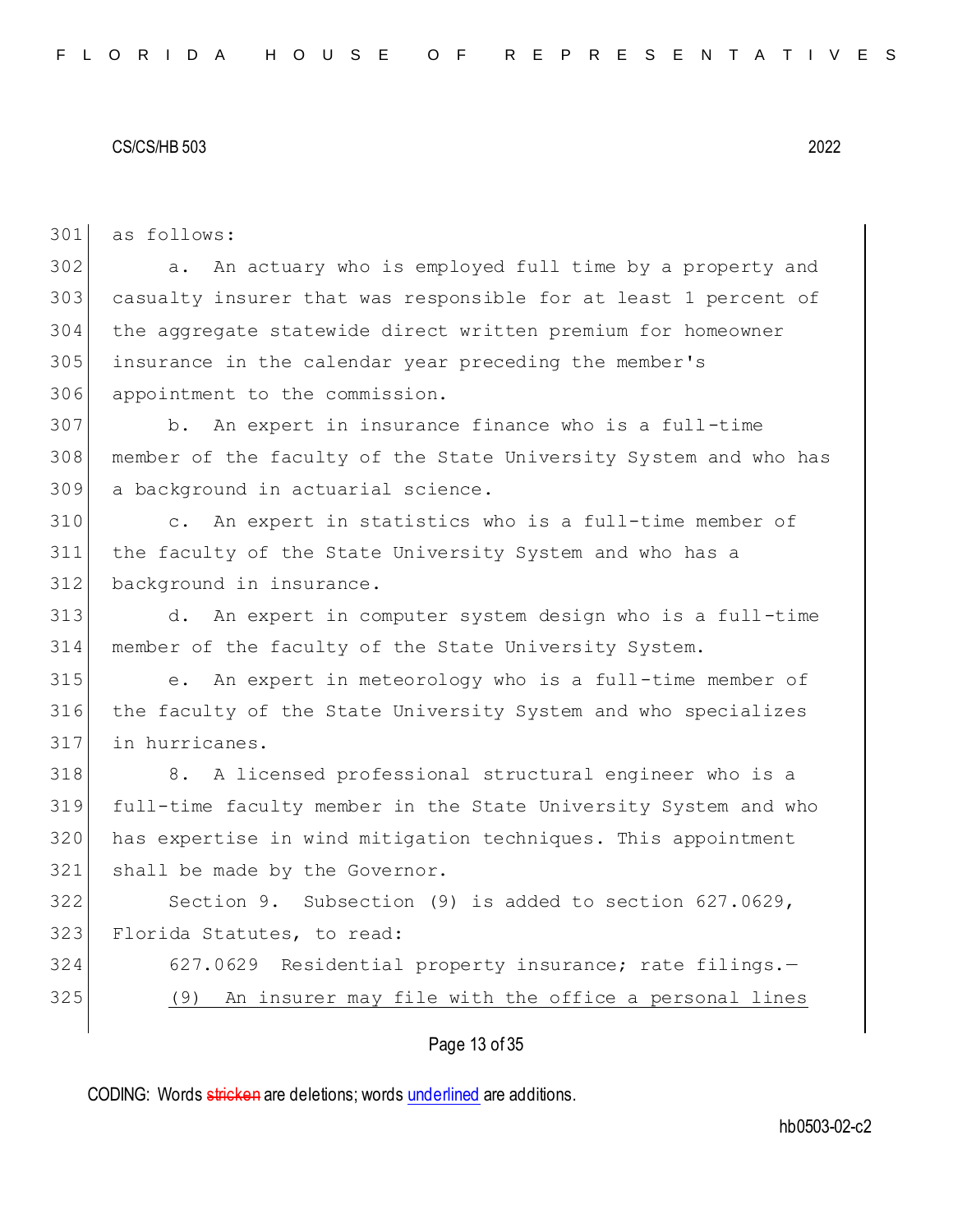residential property insurance rating plan that provides justified premium discounts, credits, or other rate differentials based on windstorm mitigation construction standards developed by an independent, not-for-profit scientific 330 research organization, if such standards meet the requirements of this section. Section 10. Section 627.0665, Florida Statutes, is amended 333 to read: 627.0665 Automatic bank withdrawal agreements; notification required.—Any insurer licensed to issue insurance 336 in this the state who has an automatic bank withdrawal agreement with an insured party for the payment of insurance premiums for any type of insurance shall give the named insured at least 10 339 45 days advance written notice of any increase in policy premiums that results in the next automatic bank withdrawal being increased by more than \$10. Such notice must be provided 342 before prior to any automatic bank withdrawal containing the of 343 an increased premium amount. Section 11. Paragraph (a) of subsection (6) of section 345 627.351, Florida Statutes, is amended to read: 627.351 Insurance risk apportionment plans.— (6) CITIZENS PROPERTY INSURANCE CORPORATION.— (a) The public purpose of this subsection is to ensure that there is an orderly market for property insurance for 350 residents and businesses of this state.

# Page 14 of 35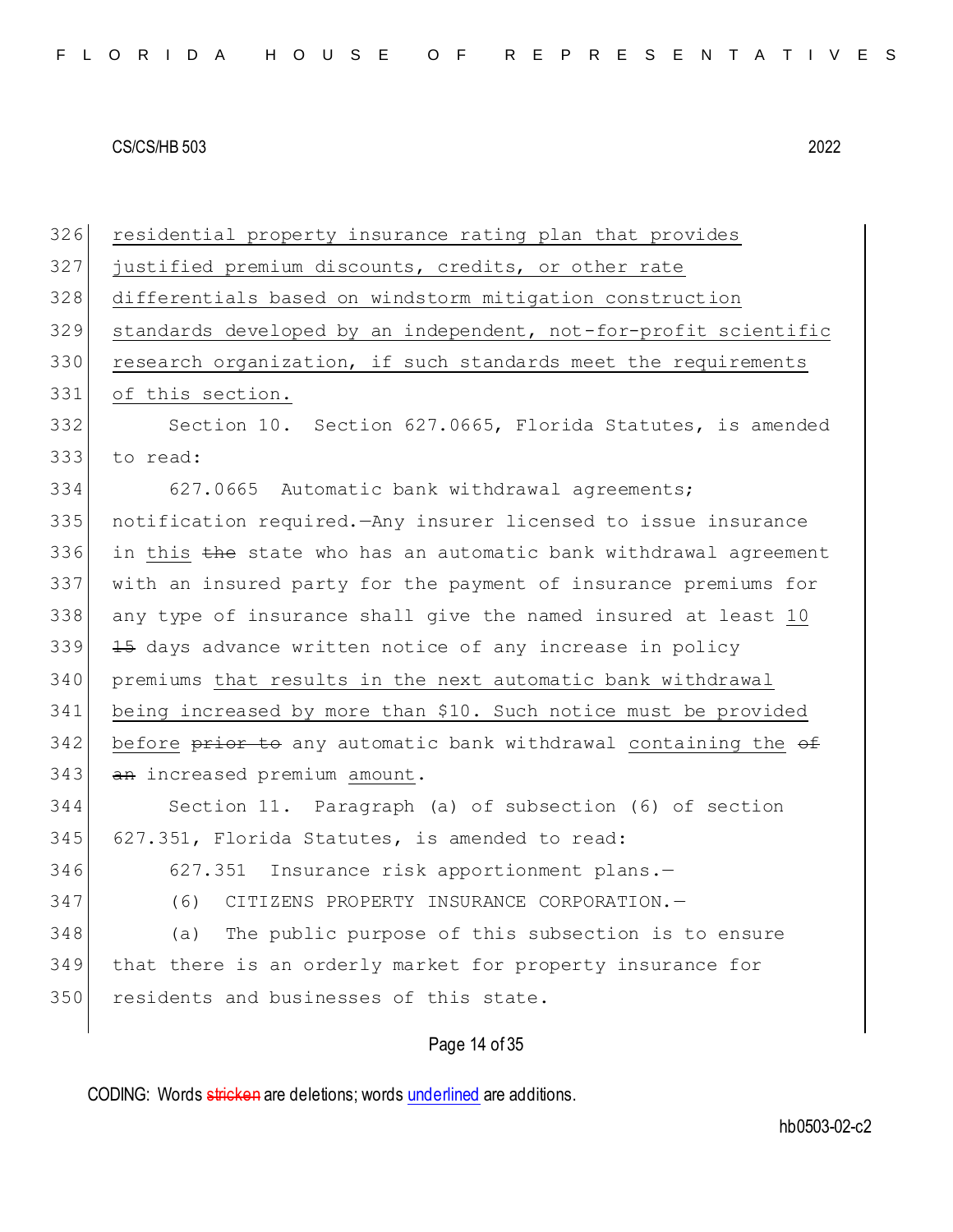1. The Legislature finds that private insurers are unwilling or unable to provide affordable property insurance coverage in this state to the extent sought and needed. The absence of affordable property insurance threatens the public health, safety, and welfare and likewise threatens the economic health of the state. The state therefore has a compelling public interest and a public purpose to assist in assuring that property in this the state is insured and that it is insured at affordable rates so as to facilitate the remediation, reconstruction, and replacement of damaged or destroyed property in order to reduce or avoid the negative effects otherwise resulting to the public health, safety, and welfare, to the economy of the state, and to the revenues of the state and local governments which are needed to provide for the public welfare. 365 It is necessary, therefore, to provide affordable property insurance to applicants who are in good faith entitled to procure insurance through the voluntary market but are unable to 368 do so. The Legislature intends, therefore, that affordable property insurance be provided and that it continue to be 370 provided, as long as necessary, through Citizens Property Insurance Corporation, a government entity that is an integral part of the state, and that is not a private insurance company. 373 To that end, the corporation shall strive to increase the 374 availability of affordable property insurance in this state, while achieving efficiencies and economies, and while providing

# Page 15 of 35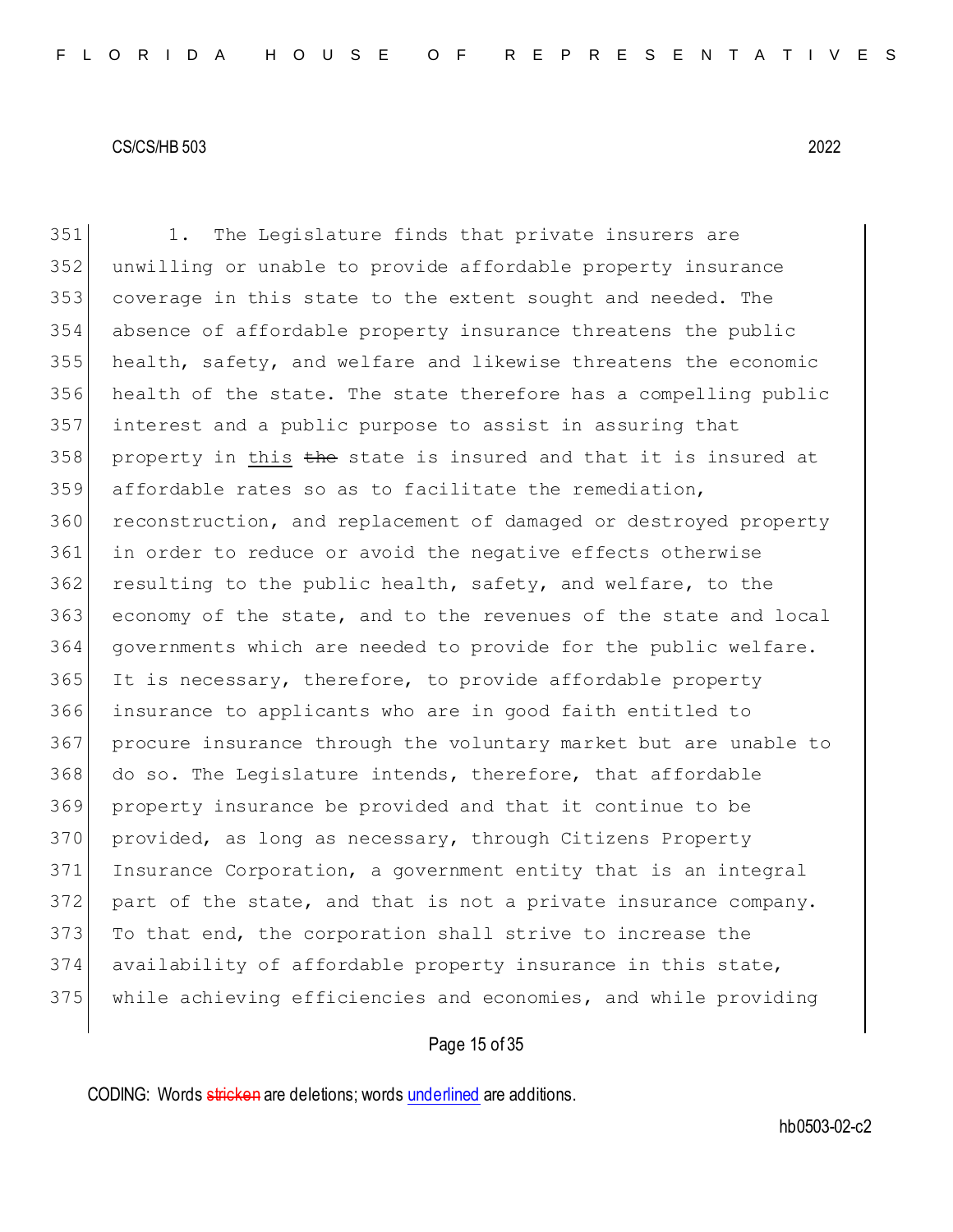376 service to policyholders, applicants, and agents which is no less than the quality generally provided in the voluntary 378 market, for the achievement of the foregoing public purposes. Because it is essential for this government entity to have the maximum financial resources to pay claims following a catastrophic hurricane, it is the intent of the Legislature that the corporation continue to be an integral part of the state and that the income of the corporation be exempt from federal income taxation and that interest on the debt obligations issued by the corporation be exempt from federal income taxation.

 2. The Residential Property and Casualty Joint Underwriting Association originally created by this statute shall be known as the Citizens Property Insurance Corporation. The corporation shall provide insurance for residential and commercial property, for applicants who are entitled, but, in good faith, are unable to procure insurance through the voluntary market. The corporation shall operate pursuant to a plan of operation approved by order of the Financial Services Commission. The plan is subject to continuous review by the 395 commission. The commission may, by order, withdraw approval of all or part of a plan if the commission determines that conditions have changed since approval was granted and that the purposes of the plan require changes in the plan. For the purposes of this subsection, residential coverage includes both 400 personal lines residential coverage, which consists of the type

# Page 16 of 35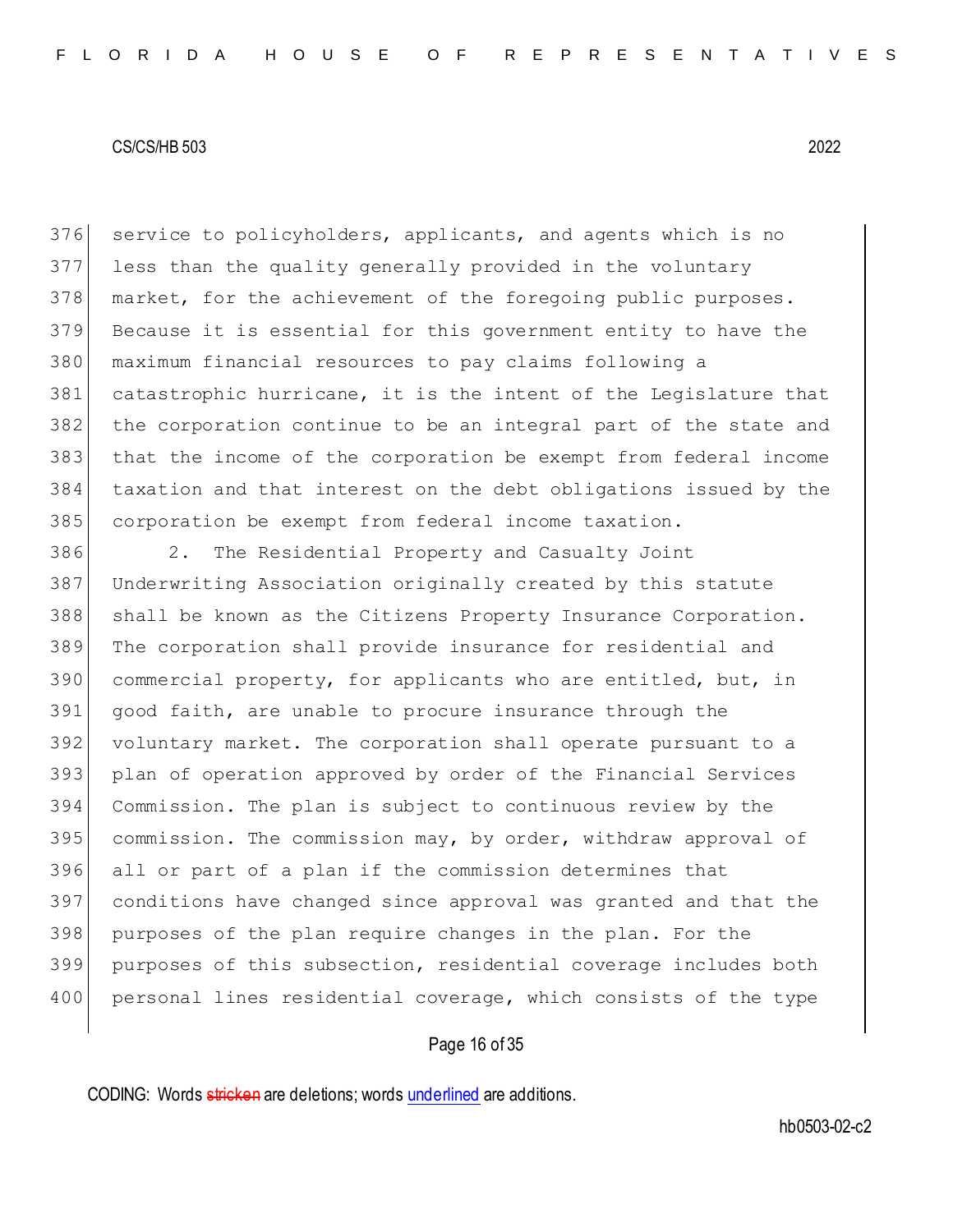401 of coverage provided by homeowner, mobile home owner, dwelling, 402 tenant, condominium unit owner, and similar policies; and 403 commercial lines residential coverage, which consists of the 404 type of coverage provided by condominium association, apartment 405 building, and similar policies.

406 3. With respect to coverage for personal lines residential 407 structures:

408 a. Effective January 1, 2014, a structure that has a 409 dwelling replacement cost of \$1 million or more, or a single 410 condominium unit that has a combined dwelling and contents 411 replacement cost of \$1 million or more, is not eligible for 412 coverage by the corporation. Such dwellings insured by the 413 corporation on December 31, 2013, may continue to be covered by 414 the corporation until the end of the policy term. The office 415 shall approve the method used by the corporation for valuing the 416 dwelling replacement cost for the purposes of this subparagraph. 417 If a policyholder is insured by the corporation before being 418 determined to be ineligible pursuant to this subparagraph and 419 such policyholder files a lawsuit challenging the determination, 420 the policyholder may remain insured by the corporation until the 421 conclusion of the litigation.

422 b. Effective January 1, 2015, a structure that has a 423 dwelling replacement cost of \$900,000 or more, or a single 424 condominium unit that has a combined dwelling and contents 425 replacement cost of \$900,000 or more, is not eligible for

# Page 17 of 35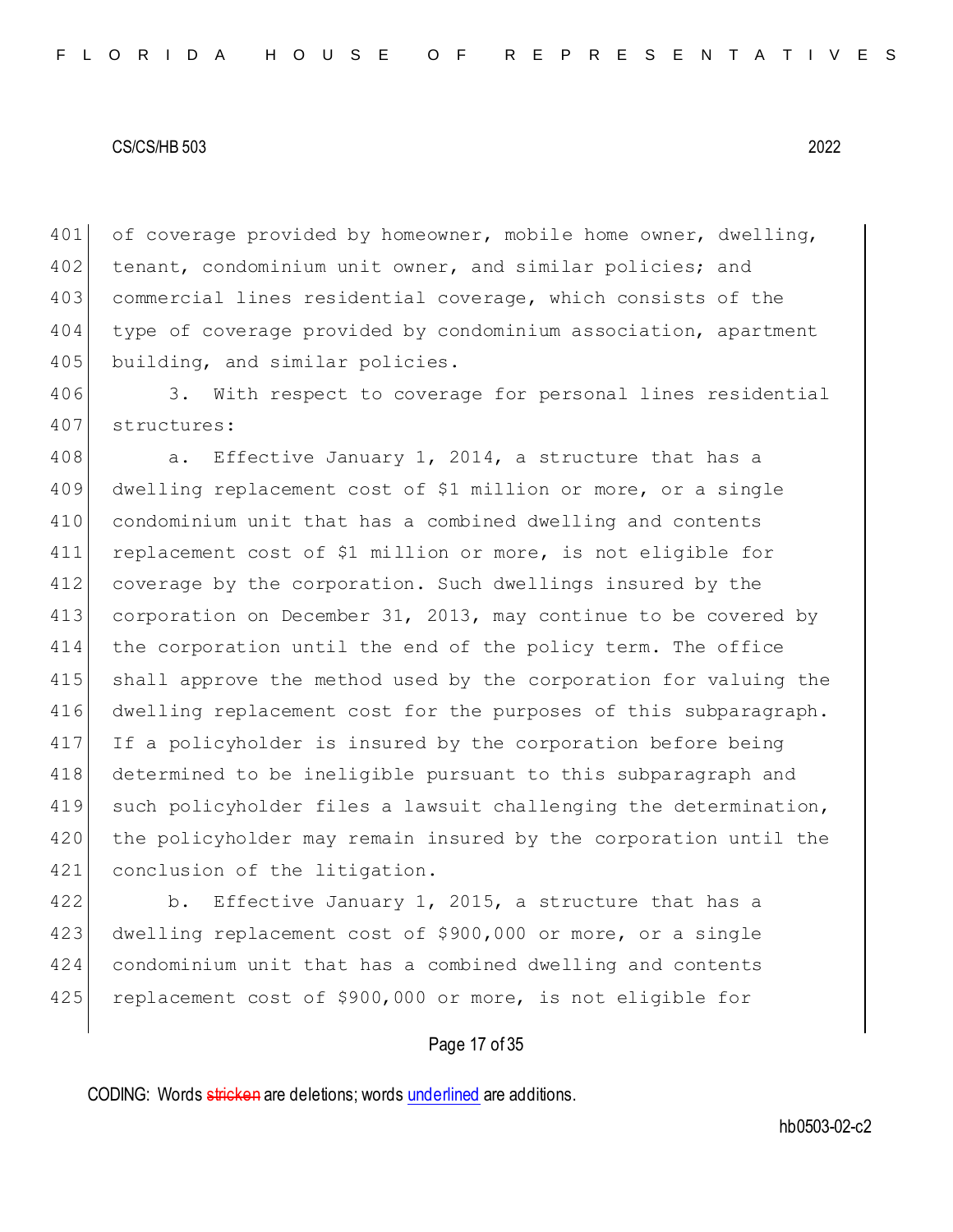443

426 coverage by the corporation. Such dwellings insured by the 427 corporation on December 31, 2014, may continue to be covered by 428 the corporation only until the end of the policy term.

429 c. Effective January 1, 2016, a structure that has a dwelling replacement cost of \$800,000 or more, or a single condominium unit that has a combined dwelling and contents replacement cost of \$800,000 or more, is not eligible for coverage by the corporation. Such dwellings insured by the corporation on December 31, 2015, may continue to be covered by 435 the corporation until the end of the policy term.

436 d. Effective January 1, 2017, a structure that has a 437 dwelling replacement cost of \$700,000 or more, or a single 438 condominium unit that has a combined dwelling and contents 439 replacement cost of \$700,000 or more, is not eligible for 440 coverage by the corporation. Such dwellings insured by the 441 corporation on December 31, 2016, may continue to be covered by 442 the corporation until the end of the policy term.

444 The requirements of sub-subparagraphs b.-d. do not apply in 445 counties where the office determines there is not a reasonable 446 degree of competition. In such counties a personal lines 447 residential structure that has a dwelling replacement cost of 448 less than \$1 million, or a single condominium unit that has a 449 combined dwelling and contents replacement cost of less than \$1 450 million, is eligible for coverage by the corporation.

### Page 18 of 35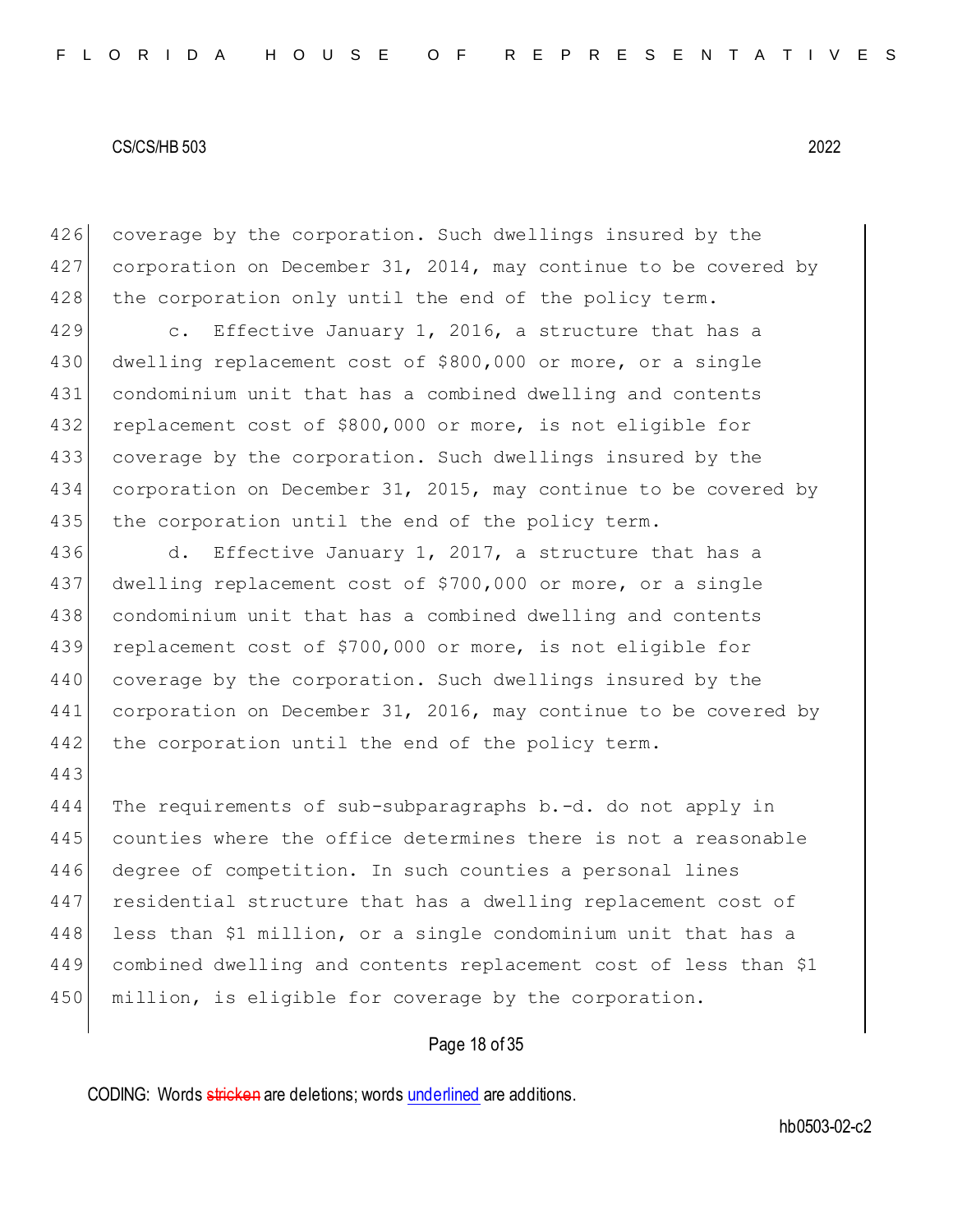$\vert$  4. It is the intent of the Legislature that policyholders, 452 applicants, and agents of the corporation receive service and treatment of the highest possible level but never less than that generally provided in the voluntary market. It is also intended that the corporation be held to service standards no less than those applied to insurers in the voluntary market by the office with respect to responsiveness, timeliness, customer courtesy, 458 and overall dealings with policyholders, applicants, or agents 459 of the corporation.

460 5.a. Effective January 1, 2009, a personal lines 461 residential structure that is located in the "wind-borne debris 462 region," as defined in s. 1609.2, International Building Code 463 (2006), and that has an insured value on the structure of 464 \$750,000 or more is not eligible for coverage by the corporation 465 unless the structure has opening protections as required under 466 the Florida Building Code for a newly constructed residential 467 structure in that area. A residential structure is deemed to 468 comply with this sub-subparagraph if it has shutters or opening 469 protections on all openings and if such opening protections 470 complied with the Florida Building Code at the time they were 471 installed.

472 b. Any major structure, as defined in s.  $161.54(6)(a)$ , 473 that is newly constructed, or rebuilt, repaired, restored, or 474 remodeled to increase the total square footage of finished area 475 by more than 25 percent, pursuant to a permit applied for after

# Page 19 of 35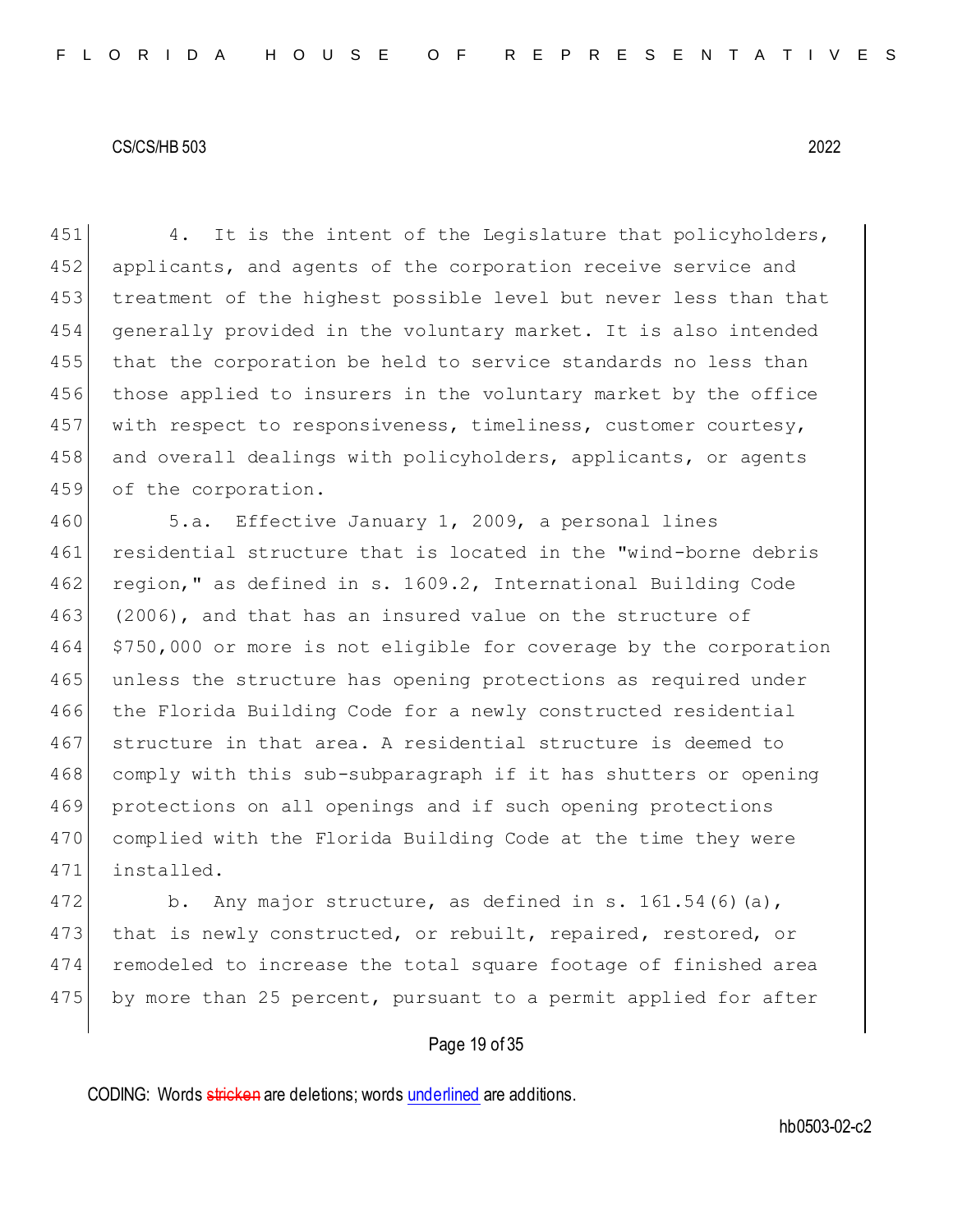476 July 1, 2015, is not eligible for coverage by the corporation if 477 the structure is seaward of the coastal construction control 478 line established pursuant to s. 161.053 or is within the Coastal 479 Barrier Resources System as designated by 16 U.S.C. ss. 3501- 480 3510.

481 6. With respect to wind-only coverage for commercial lines 482 residential condominiums, effective July 1, 2014, a condominium 483 may shall be deemed ineligible for coverage when  $\pm$  50 percent 484 or more of the units are rented more than eight times in a 485 calendar year for a rental agreement period of less than 30 486 days.

487 Section 12. Subsection (1) of section 627.421, Florida 488 Statutes, is amended to read:

489 627.421 Delivery of policy.-

490 (1) Subject to the insurer's requirement as to payment of 491 premium, every policy shall be mailed, delivered, or 492 electronically transmitted to the insured or to the person 493 entitled thereto not later than 60 days after the effectuation 494 of coverage. Notwithstanding any other provision of law, an 495 insurer may allow a policyholder of personal lines insurance to 496 affirmatively elect delivery of the policy documents, including, 497 but not limited to, policies, endorsements, notices, or 498 documents, by electronic means in lieu of delivery by mail. 499 Electronic transmission of a policy for commercial risks, 500 including, but not limited to, workers' compensation and

# Page 20 of 35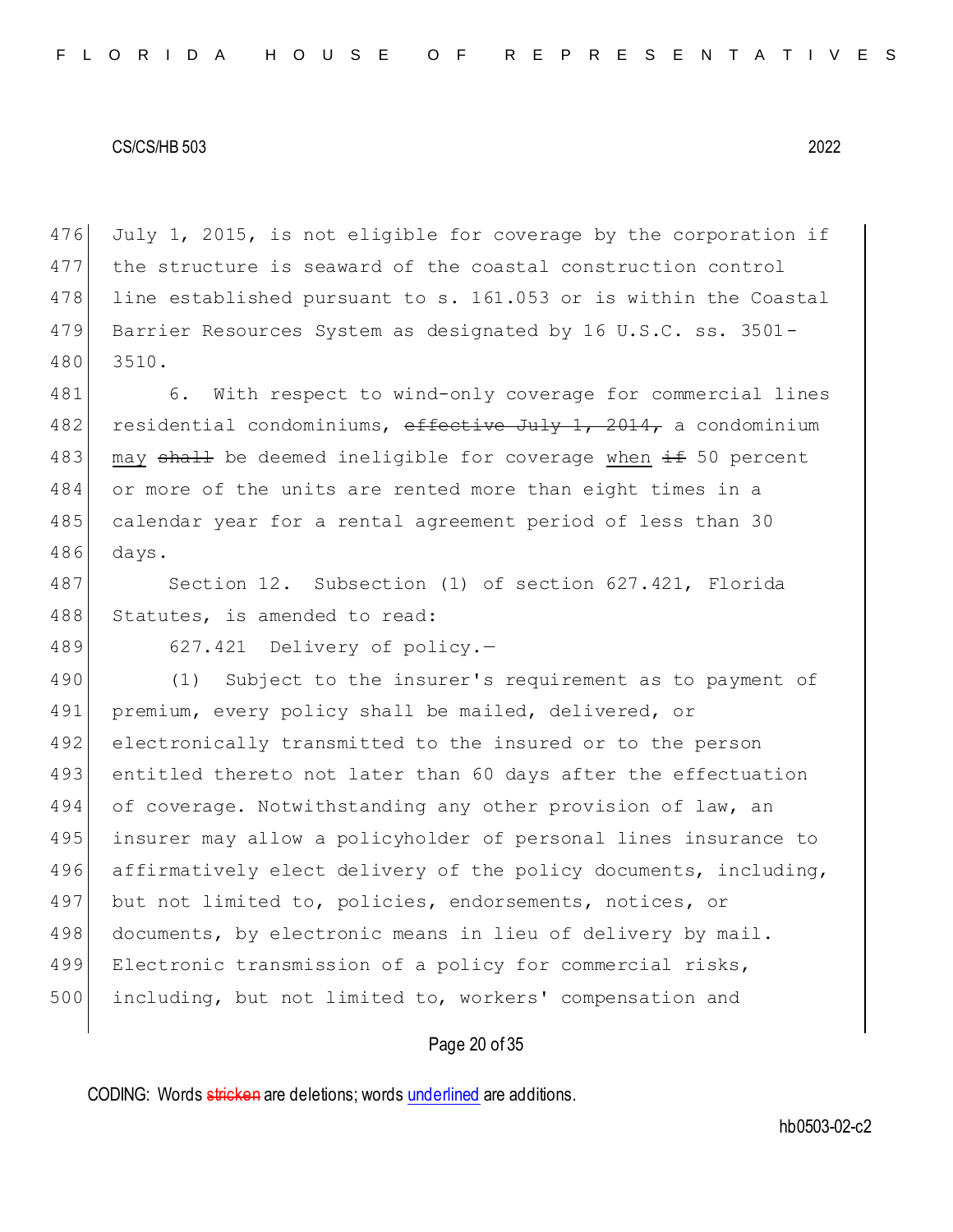employers' liability, commercial automobile liability, commercial automobile physical damage, commercial lines 503 residential property, commercial nonresidential property, farmowners insurance, and the types of commercial lines risks 505 set forth in s.  $627.062(3)(d)$ , constitutes delivery to the insured or to the person entitled to delivery, unless the insured or the person entitled to delivery communicates to the insurer in writing or electronically that he or she does not agree to delivery by electronic means. Electronic transmission shall include a notice to the insured or to the person entitled to delivery of a policy of his or her right to receive the policy via United States mail rather than via electronic transmission. A paper copy of the policy shall be provided to 514 the insured or to the person entitled to delivery at his or her request.

 Section 13. Paragraph (d) of subsection (4) of section 627.701, Florida Statutes, is amended to read:

518 627.701 Liability of insureds; coinsurance; deductibles.-(4)

 (d)1. A personal lines residential property insurance policy covering a risk valued at less than \$500,000 may not have a hurricane deductible in excess of 10 percent of the policy 523 dwelling limits, unless the following conditions are met:

 a. The policyholder must personally write or type and provide to the insurer the following statement in his or her own

# Page 21 of 35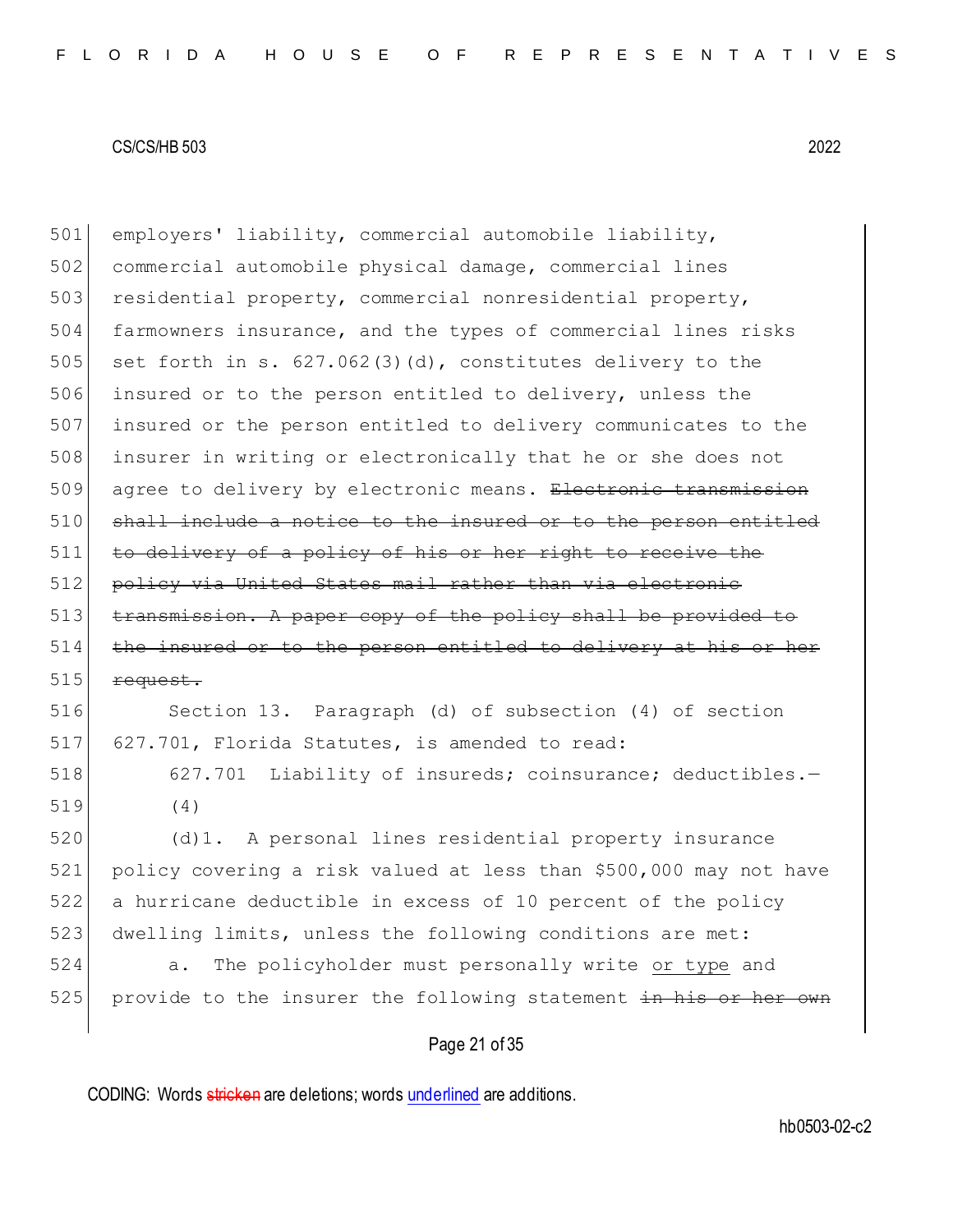526 handwriting and sign his or her name, which must also be signed 527 by every other named insured on the policy, and dated: "I do not 528 want the insurance on my home to pay for the first (specify 529 dollar value) of damage from hurricanes. I will pay those costs. 530 My insurance will not."

531 b. If the structure insured by the policy is subject to a mortgage or lien, the policyholder must provide the insurer with a written statement from the mortgageholder or lienholder indicating that the mortgageholder or lienholder approves the policyholder electing to have the specified deductible.

 2. A deductible subject to the requirements of this paragraph applies for the term of the policy and for each renewal thereafter. Changes to the deductible percentage may be 539 implemented only as of the date of renewal.

 3. An insurer shall keep the original copy of the signed statement required by this paragraph, electronically or otherwise, and provide a copy to the policyholder providing the signed statement. A signed statement meeting the requirements of this paragraph creates a presumption that there was an informed, 545 knowing election of coverage.

546 4. The commission shall adopt rules providing appropriate 547 alternative methods for providing the statements required by 548 this section for policyholders who have a handicapping or 549 disabling condition that prevents them from providing a 550 handwritten statement.

# Page 22 of 35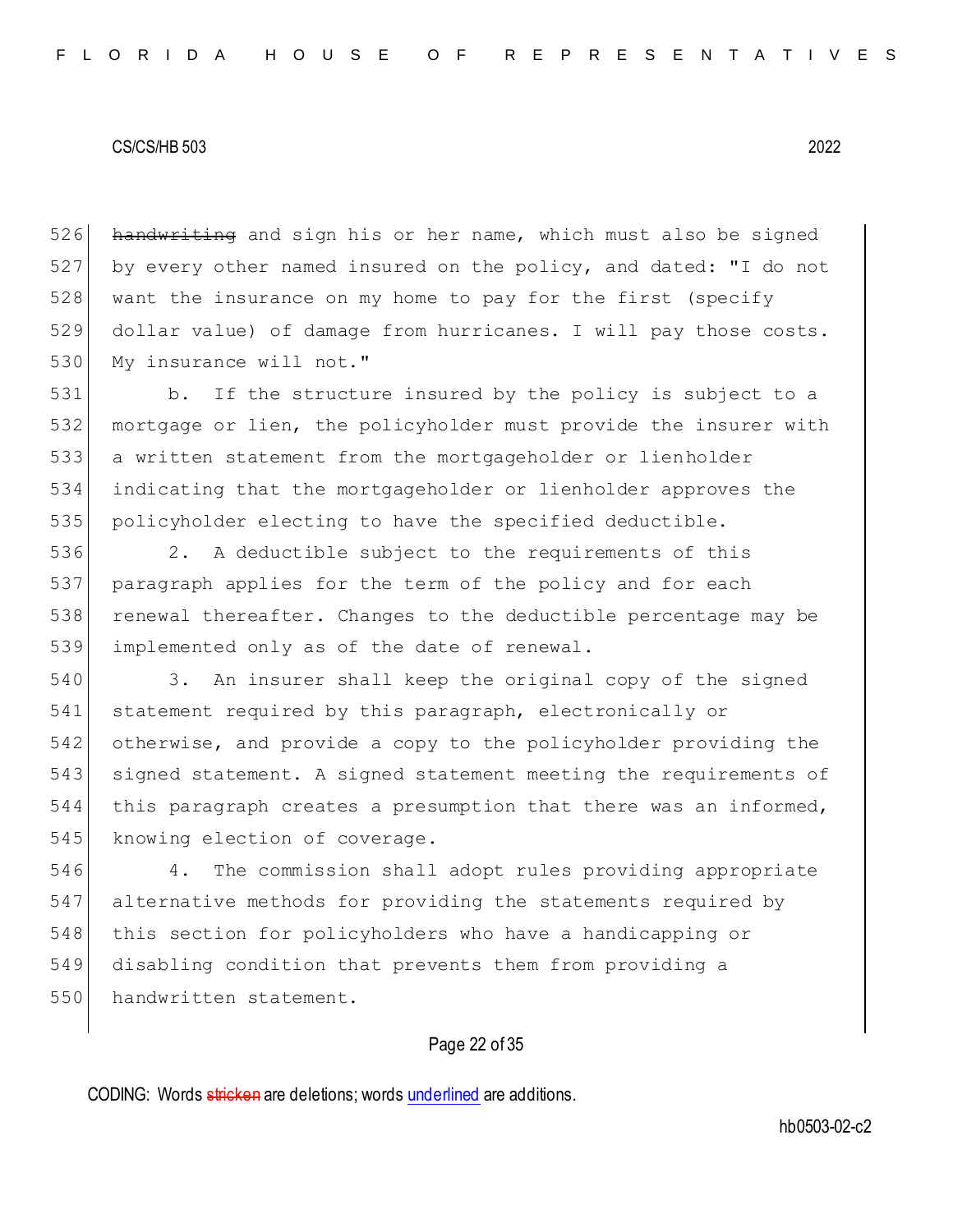551 Section 14. Paragraph (a) of subsection (2) and subsection 552 (3) of section 627.712, Florida Statutes, are amended to read: 553 627.712 Residential windstorm coverage required; 554 availability of exclusions for windstorm or contents.-555 (2) A property insurer must make available, at the option 556 of the policyholder, an exclusion of windstorm coverage. 557 (a) The coverage may be excluded only if: 558 1. When the policyholder is a natural person, the 559 policyholder personally writes or types and provides to the 560 insurer the following statement in his or her own handwriting 561 and signs his or her name, which must also be signed by every 562 other named insured on the policy, and dated: "I do not want the 563 insurance on my (home/mobile home/condominium unit) to pay for 564 damage from windstorms. I will pay those costs. My insurance 565 will not." 566 2. When the policyholder is other than a natural person, 567 the policyholder provides to the insurer on the policyholder's 568 letterhead the following statement that must be signed by the 569 policyholder's authorized representative and dated: "...(Name of 570 entity)... does not want the insurance on its ... (type of 571 structure)... to pay for damage from windstorms. ...(Name of 572 entity)... will be responsible for these costs. ... (Name of 573 entity's)... insurance will not." 574 (3) An insurer issuing a residential property insurance 575 policy, except for a condominium unit owner policy or a tenant

# Page 23 of 35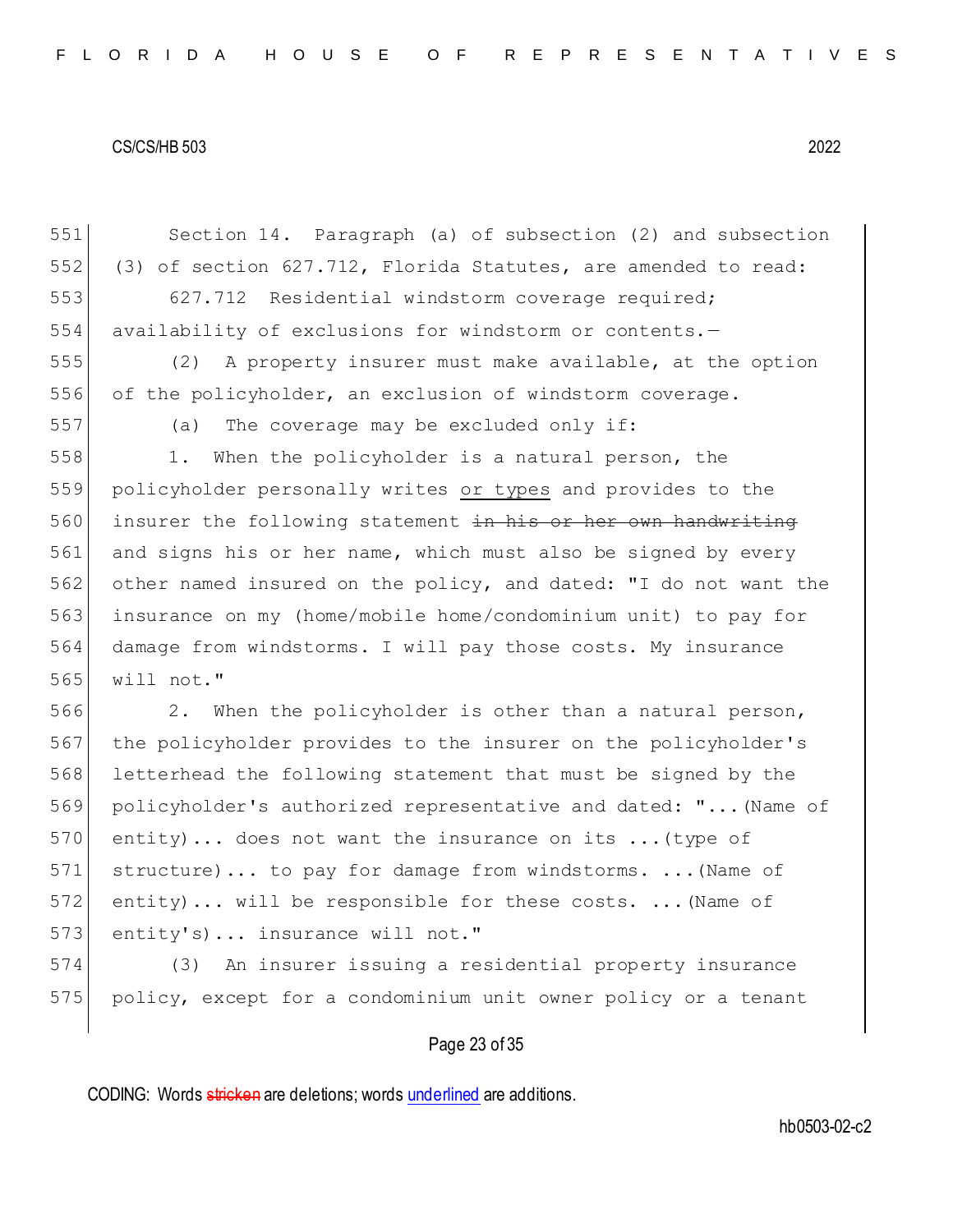576 policy, must make available, at the option of the policyholder, 577 an exclusion of coverage for the contents. The coverage may be 578 excluded only if the policyholder personally writes or types and 579 provides to the insurer the following statement in his or her 580 own handwriting and signs his or her signature, which must also 581 be signed by every other named insured on the policy, and dated: 582 "I do not want the insurance on my (home/mobile home) to pay for 583 the costs to repair or replace any contents that are damaged. I 584 will pay those costs. My insurance will not."

585 Section 15. Effective upon this act becoming a law, paragraph (b) of subsection (1) and paragraph (a) of subsection (9) of section 627.7152, Florida Statutes, are amended to read: 627.7152 Assignment agreements.—

589 (1) As used in this section, the term:

 (b) "Assignment agreement" means any instrument by which post-loss benefits under a residential property insurance policy or commercial property insurance policy, as that term is defined in s. 627.0625(1), are assigned or transferred, or acquired in any manner, in whole or in part, to or from a person providing 595 services, including, but not limited to, inspecting, protecting, 596 repairing, restoring, or replacing the protect, repair, restore, 597 or replace property or mitigating to mitigate against further damage to the property. The term does not include fees collected by a public adjuster, as defined in s. 626.854(1).

600 (9)(a) An assignee must provide the named insured,

### Page 24 of 35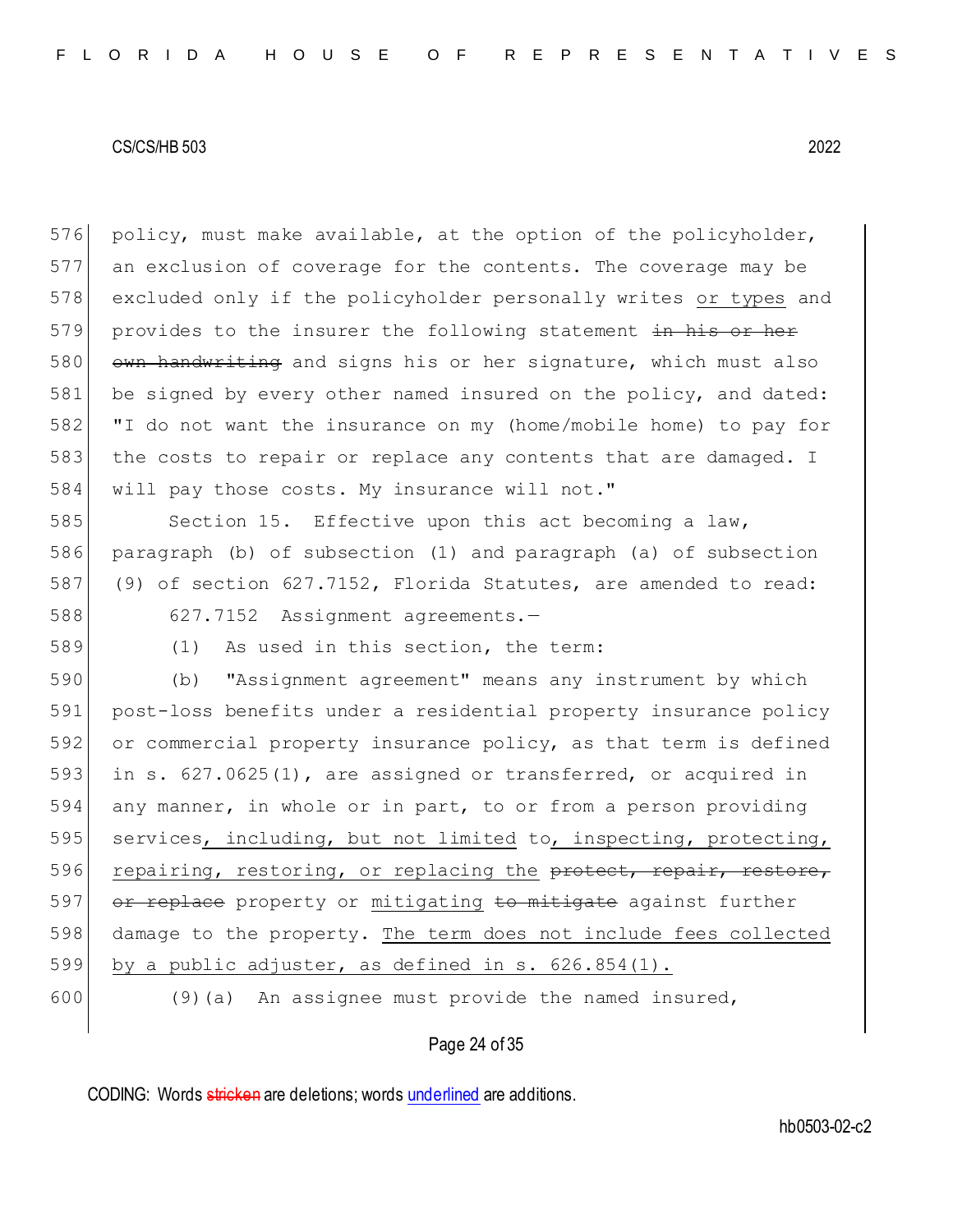601 insurer, and the assignor, if not the named insured, with a 602 written notice of intent to initiate litigation before filing 603 suit under the policy. Such notice must be served at least  $10$ 604 business days before filing suit, but not before the insurer has 605 made a determination of coverage under  $s. 627.70131$ , by 606 certified mail, return receipt requested, to the name and 607 mailing address designated by the insurer in the policy forms or 608 by electronic delivery to the e-mail address designated by the  $609$  insurer in the policy forms at least 10 business days before  $610$  filing suit, but may not be served before the insurer has made a  $611$  determination of coverage under s.  $627.70131$ . The notice must  $612$  specify the damages in dispute, the amount claimed, and a 613 presuit settlement demand. Concurrent with the notice, and as a 614 precondition to filing suit, the assignee must provide the named 615 insured, insurer, and the assignor, if not the named insured, a 616 detailed written invoice or estimate of services, including 617 itemized information on equipment, materials, and supplies; the 618 number of labor hours; and, in the case of work performed, proof 619 that the work has been performed in accordance with accepted 620 industry standards.

621 Section 16. Section 627.7276, Florida Statutes, is amended 622 to read:

623 627.7276 Notice of limited coverage. $-$ 

624 (1) An automobile policy that does not contain coverage  $625$  for bodily injury and property damage must include a notice be

# Page 25 of 35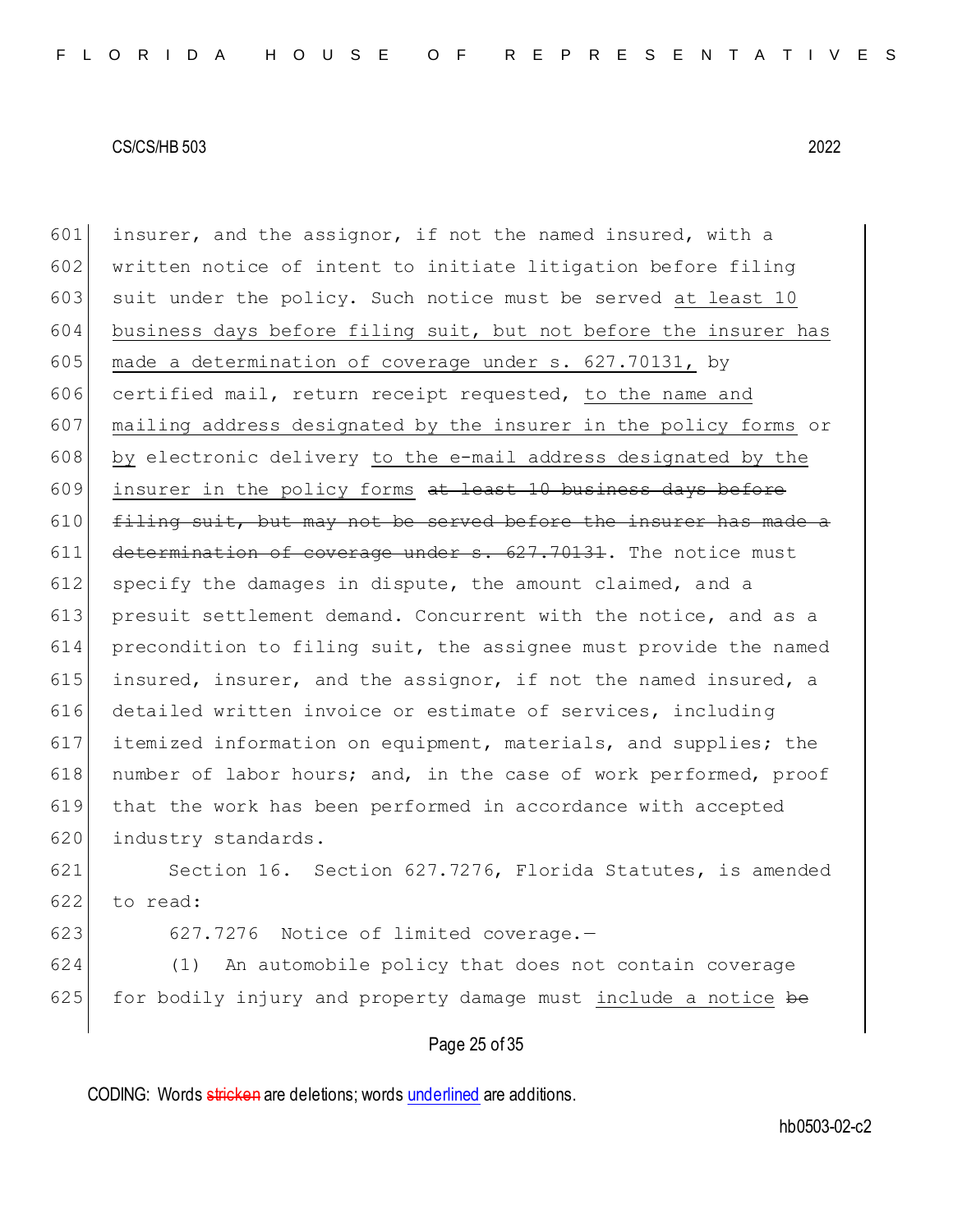$626$  clearly stamped or printed to the effect that such coverage is 627 not included in the policy in the following manner: 628 629 "THIS POLICY DOES NOT PROVIDE BODILY INJURY AND 630 PROPERTY DAMAGE LIABILITY INSURANCE OR ANY OTHER 631 COVERAGE FOR WHICH A SPECIFIC PREMIUM CHARGE IS NOT 632 MADE, AND DOES NOT COMPLY WITH ANY FINANCIAL 633 RESPONSIBILITY LAW." 634 635 (2) This notice  $\frac{1}{2}$  equational must accompany appear on the policy 636 declarations declaration page and on the filing back of the  $637$  policy and be printed in a contrasting color from that used on 638  $\vert$  the policy and in type size at least as large as the type size 639 used on the declarations page <del>larger than the largest type used</del>  $640$  in the text thereof, as an overprint or by a rubber stamp 641 impression. 642 Section 17. Section 634.171, Florida Statutes, is amended 643 to read: 644 634.171 Salesperson to be licensed and appointed; 645 exemptions.-Salespersons for motor vehicle service agreement 646 companies and insurers must  $\frac{1}{2}$  be licensed, appointed, 647 renewed, continued, reinstated, or terminated as prescribed in 648 chapter 626 for insurance representatives in general. However, 649 they are shall be exempt from all other provisions of chapter 650 626, including those relating to fingerprinting, photo

# Page 26 of 35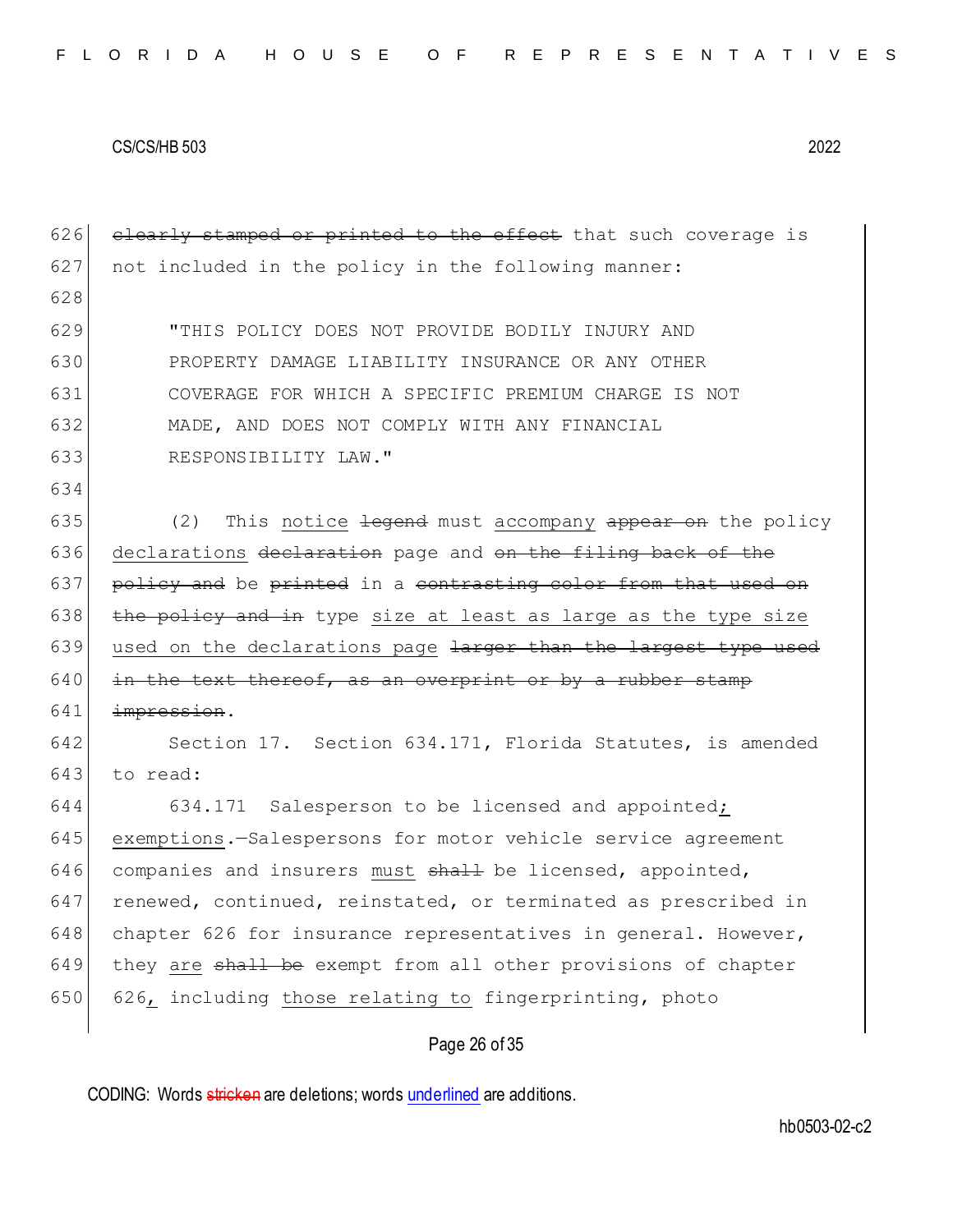651 identification, education, and examination provisions. 652 Applicable license, appointment, and other fees are as shall be 653  $\left| \right.$  those prescribed in s. 624.501. A licensed and appointed 654 salesperson is shall be directly responsible and accountable for 655 all acts of her or his employees and other representatives. Each 656 service agreement company or insurer shall, on forms prescribed 657 by the department, within 30 days after termination of the 658 appointment, notify the department of such termination. An  $H\Theta$ 659 employee or a salesperson of a motor vehicle service agreement 660 company or an insurer may not directly or indirectly solicit or 661 negotiate insurance contracts, or hold herself or himself out in 662 any manner to be an insurance agent, unless so qualified, 663 licensed, and appointed therefor under the Florida Insurance 664 Code. A licensed personal lines or general lines agent is not 665 required to be licensed as a salesperson under this section to 666 solicit, negotiate, advertise, or sell motor vehicle service 667 agreements. A motor vehicle service agreement company is not 668 required to be licensed as a salesperson to solicit, sell, 669 issue, or otherwise transact the motor vehicle service 670 agreements issued by the motor vehicle service agreement 671 company. 672 Section 18. Section 634.317, Florida Statutes, is amended  $673$  to read:

674 634.317 License and appointment required; exemptions.  $-A$  No  $675$  person may not solicit, negotiate, or effectuate home warranty

### Page 27 of 35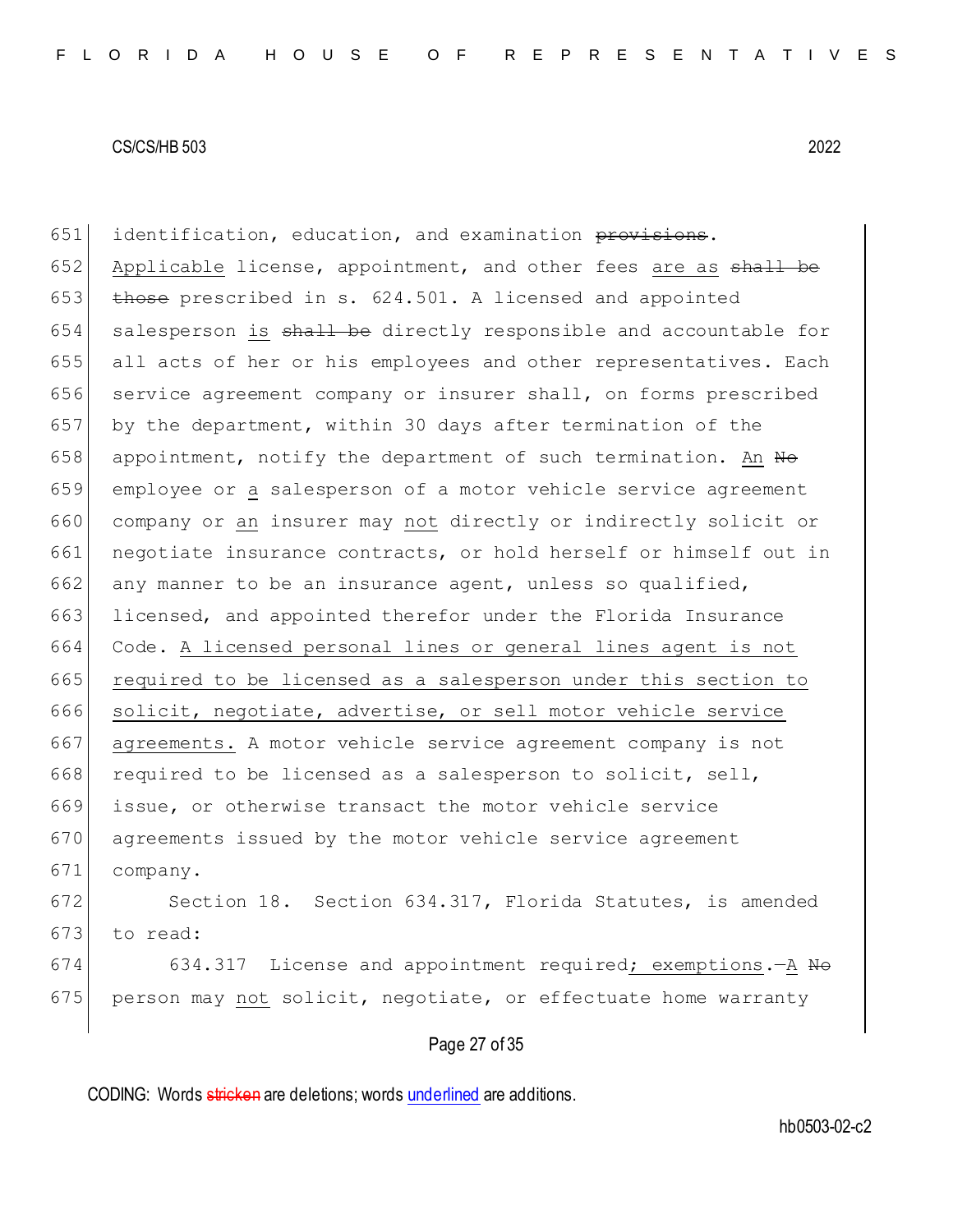| 676 | contracts for remuneration in this state unless such person is   |
|-----|------------------------------------------------------------------|
| 677 | licensed and appointed as a sales representative. A licensed and |
| 678 | appointed sales representative is shall be directly responsible  |
| 679 | and accountable for all acts of the licensee's employees. A      |
| 680 | licensed personal lines or general lines agent is not required   |
| 681 | to be licensed as a sales representative under this section to   |
| 682 | solicit, negotiate, advertise, or sell home warranty contracts.  |
| 683 | Section 19. Section 634.419, Florida Statutes, is amended        |
| 684 | to read:                                                         |
| 685 | 634.419 License and appointment required; exemptions. - A No     |
| 686 | person or an entity may not shall solicit, negotiate, advertise, |
| 687 | or effectuate service warranty contracts in this state unless    |
| 688 | such person or entity is licensed and appointed as a sales       |
| 689 | representative. Sales representatives are shall be responsible   |
| 690 | for the actions of persons under their supervision. However, a   |
| 691 | service warranty association licensed as such under this part is |
| 692 | shall not be required to be licensed and appointed as a sales    |
| 693 | representative to solicit, negotiate, advertise, or effectuate   |
| 694 | its products. A licensed personal lines or general lines agent   |
| 695 | is not required to be licensed as a sales representative under   |
| 696 | this section to solicit, negotiate, advertise, or sell service   |
| 697 | warranty contracts.                                              |
| 698 | Section 20. Effective June 1, 2023, for the purpose of           |
| 699 | incorporating the amendment made by this act to section 215.555, |
| 700 | Florida Statutes, in a reference thereto, subsection (10) of     |
|     |                                                                  |

# Page 28 of 35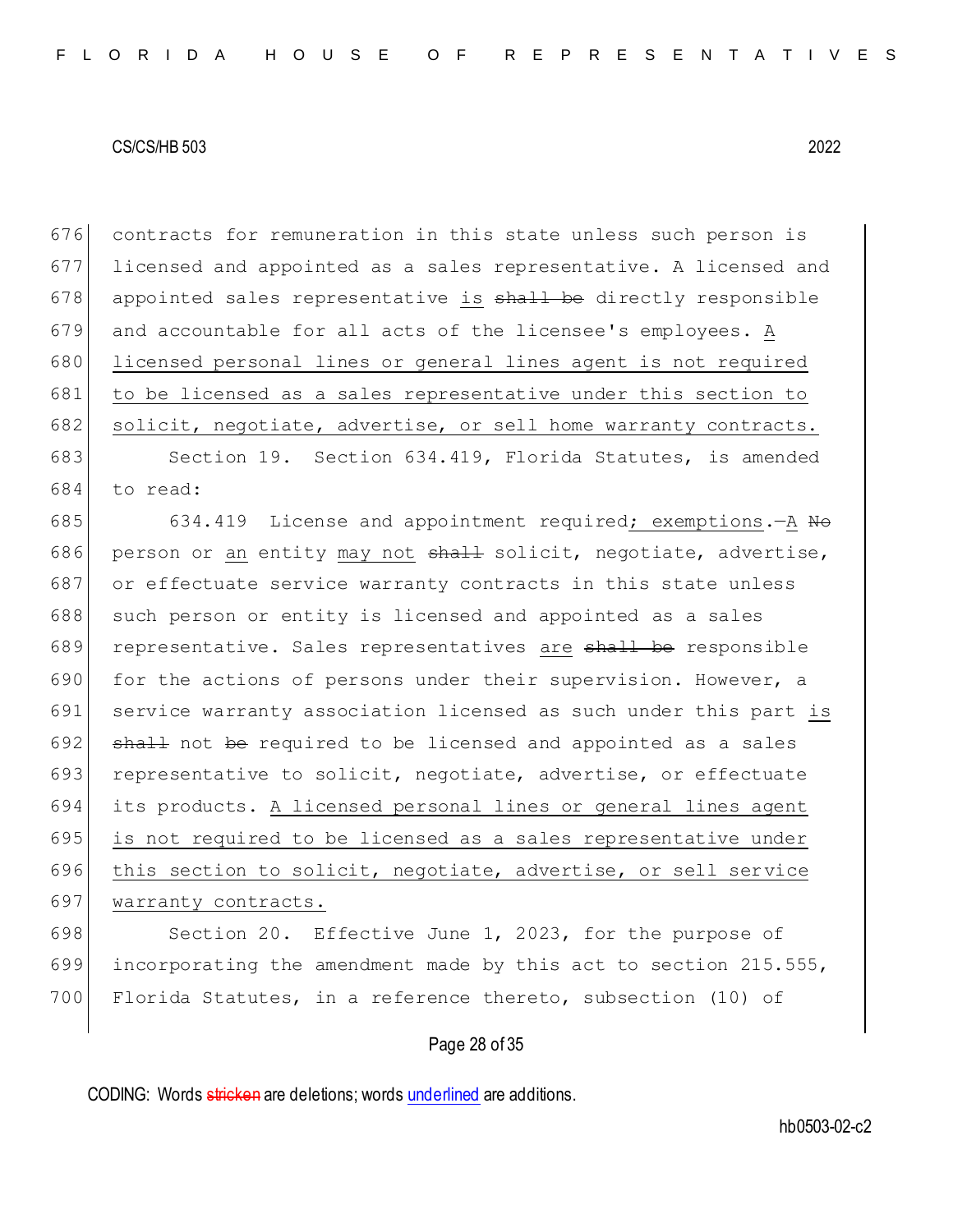701 section 624.424, Florida Statutes, is reenacted to read: 702 624.424 Annual statement and other information.-703 (10) Each insurer or insurer group doing business in this state shall file on a quarterly basis in conjunction with financial reports required by paragraph (1)(a) a supplemental 706 report on an individual and group basis on a form prescribed by the commission with information on personal lines and commercial lines residential property insurance policies in this state. The supplemental report shall include separate information for personal lines property policies and for commercial lines property policies and totals for each item specified, including premiums written for each of the property lines of business as described in ss. 215.555(2)(c) and 627.351(6)(a). The report shall include the following information for each county on a 715 monthly basis: (a) Total number of policies in force at the end of each 717 month. 718 (b) Total number of policies canceled. (c) Total number of policies nonrenewed. (d) Number of policies canceled due to hurricane risk. (e) Number of policies nonrenewed due to hurricane risk. 722 (f) Number of new policies written. (g) Total dollar value of structure exposure under 724 policies that include wind coverage. (h) Number of policies that exclude wind coverage.

# Page 29 of 35

CODING: Words stricken are deletions; words underlined are additions.

hb0503-02-c2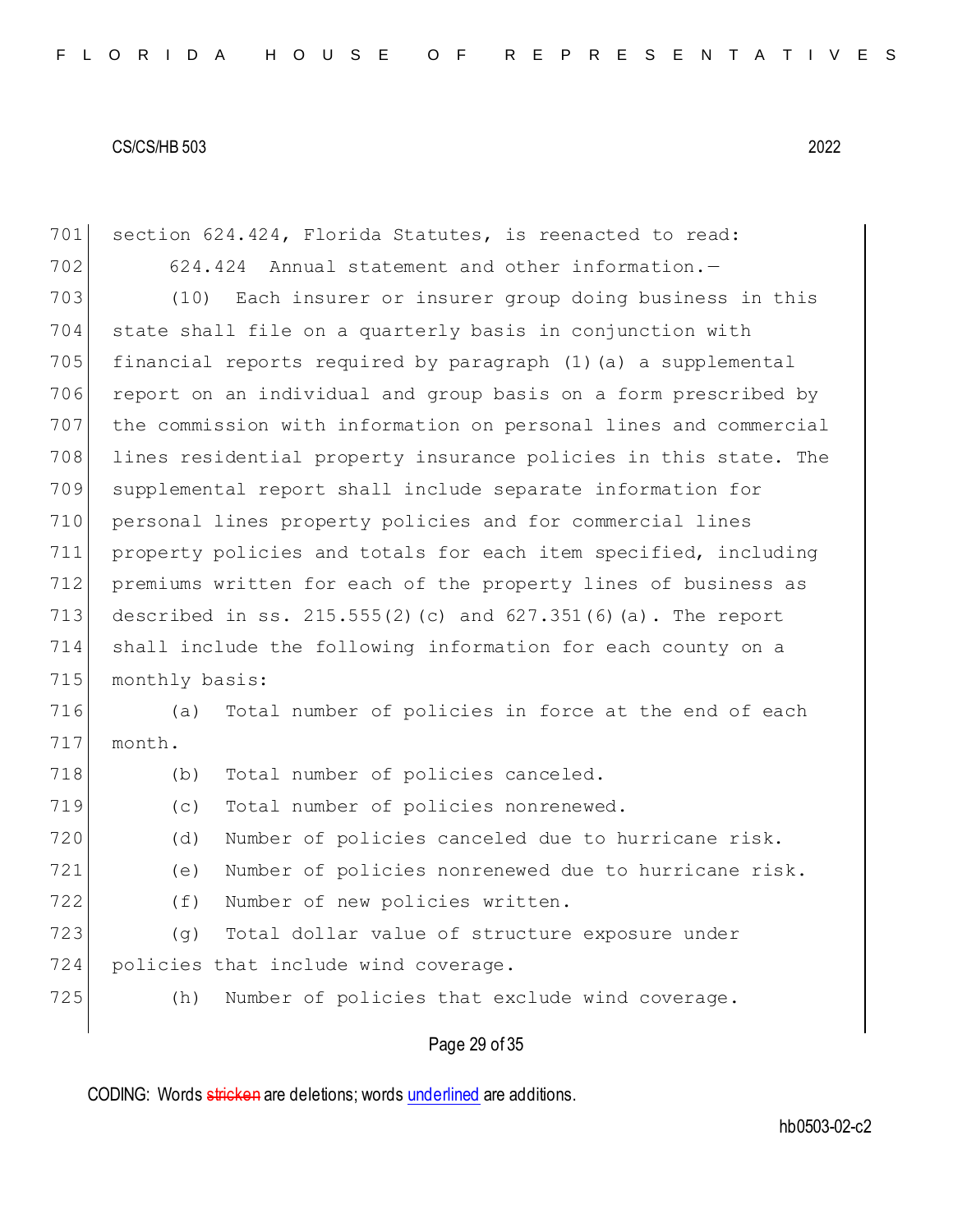726 Section 21. Effective June 1, 2023, for the purpose of incorporating the amendment made by this act to section 215.555, Florida Statutes, in a reference thereto, paragraph (v) of subsection (6) of section 627.351, Florida Statutes, is reenacted to read: 731 627.351 Insurance risk apportionment plans. (6) CITIZENS PROPERTY INSURANCE CORPORATION.—  $(v)$ 1. Effective July 1, 2002, policies of the Residential Property and Casualty Joint Underwriting Association become 735 policies of the corporation. All obligations, rights, assets and liabilities of the association, including bonds, note and debt obligations, and the financing documents pertaining to them 738 become those of the corporation as of July 1, 2002. The corporation is not required to issue endorsements or certificates of assumption to insureds during the remaining term 741 of in-force transferred policies. 742 2. Effective July 1, 2002, policies of the Florida Windstorm Underwriting Association are transferred to the

744 corporation and become policies of the corporation. All 745 obligations, rights, assets, and liabilities of the association, 746 including bonds, note and debt obligations, and the financing 747 documents pertaining to them are transferred to and assumed by 748 the corporation on July 1, 2002. The corporation is not required 749 to issue endorsements or certificates of assumption to insureds 750 during the remaining term of in-force transferred policies.

# Page 30 of 35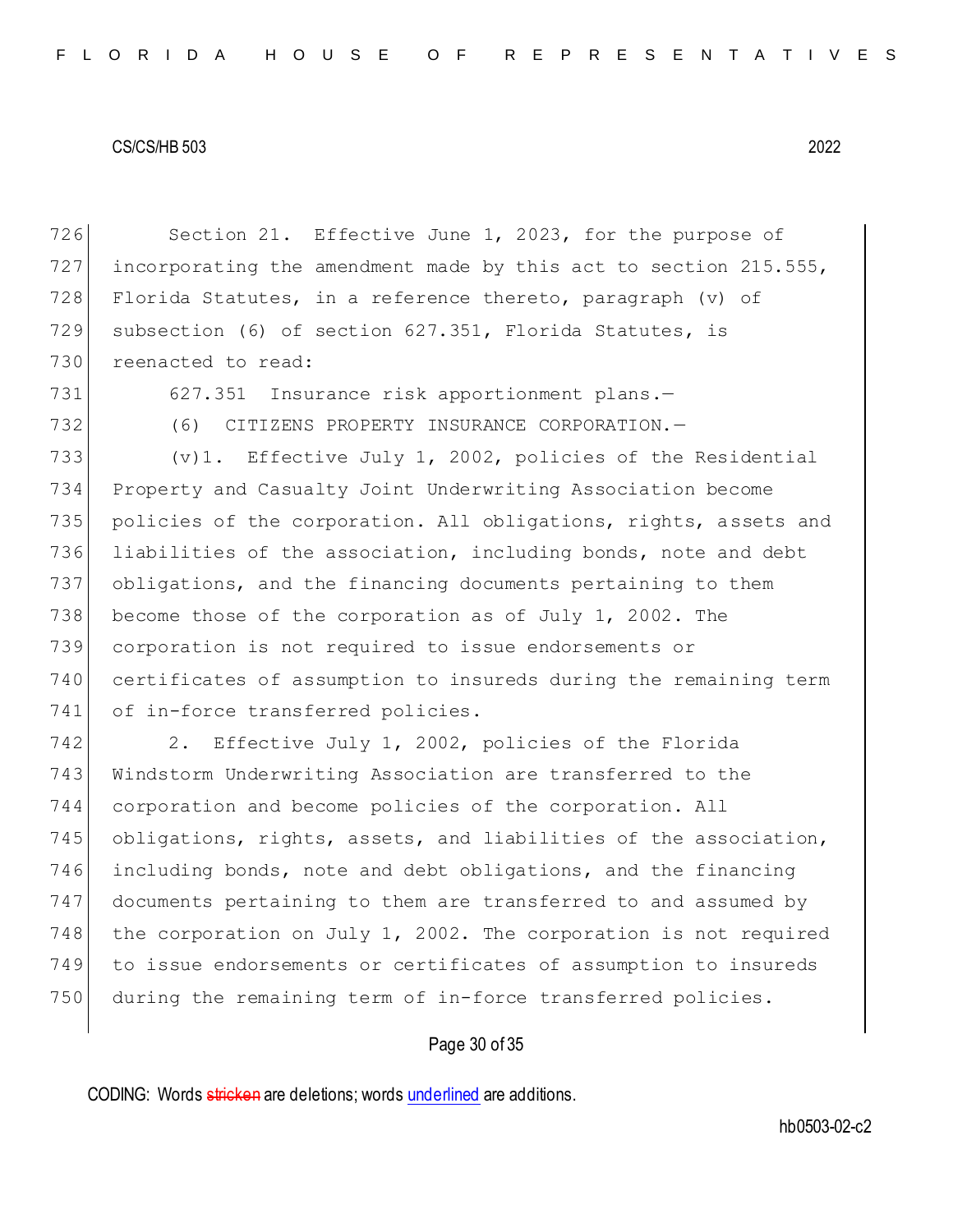3. The Florida Windstorm Underwriting Association and the Residential Property and Casualty Joint Underwriting Association shall take all actions necessary to further evidence the transfers and provide the documents and instruments of further assurance as may reasonably be requested by the corporation for that purpose. The corporation shall execute assumptions and instruments as the trustees or other parties to the financing documents of the Florida Windstorm Underwriting Association or the Residential Property and Casualty Joint Underwriting Association may reasonably request to further evidence the 761 transfers and assumptions, which transfers and assumptions, however, are effective on the date provided under this paragraph 763 whether or not, and regardless of the date on which, the assumptions or instruments are executed by the corporation. 765 Subject to the relevant financing documents pertaining to their 766 outstanding bonds, notes, indebtedness, or other financing 767 obligations, the moneys, investments, receivables, choses in action, and other intangibles of the Florida Windstorm Underwriting Association shall be credited to the coastal 770 account of the corporation, and those of the personal lines residential coverage account and the commercial lines residential coverage account of the Residential Property and Casualty Joint Underwriting Association shall be credited to the personal lines account and the commercial lines account, 775 respectively, of the corporation.

# Page 31 of 35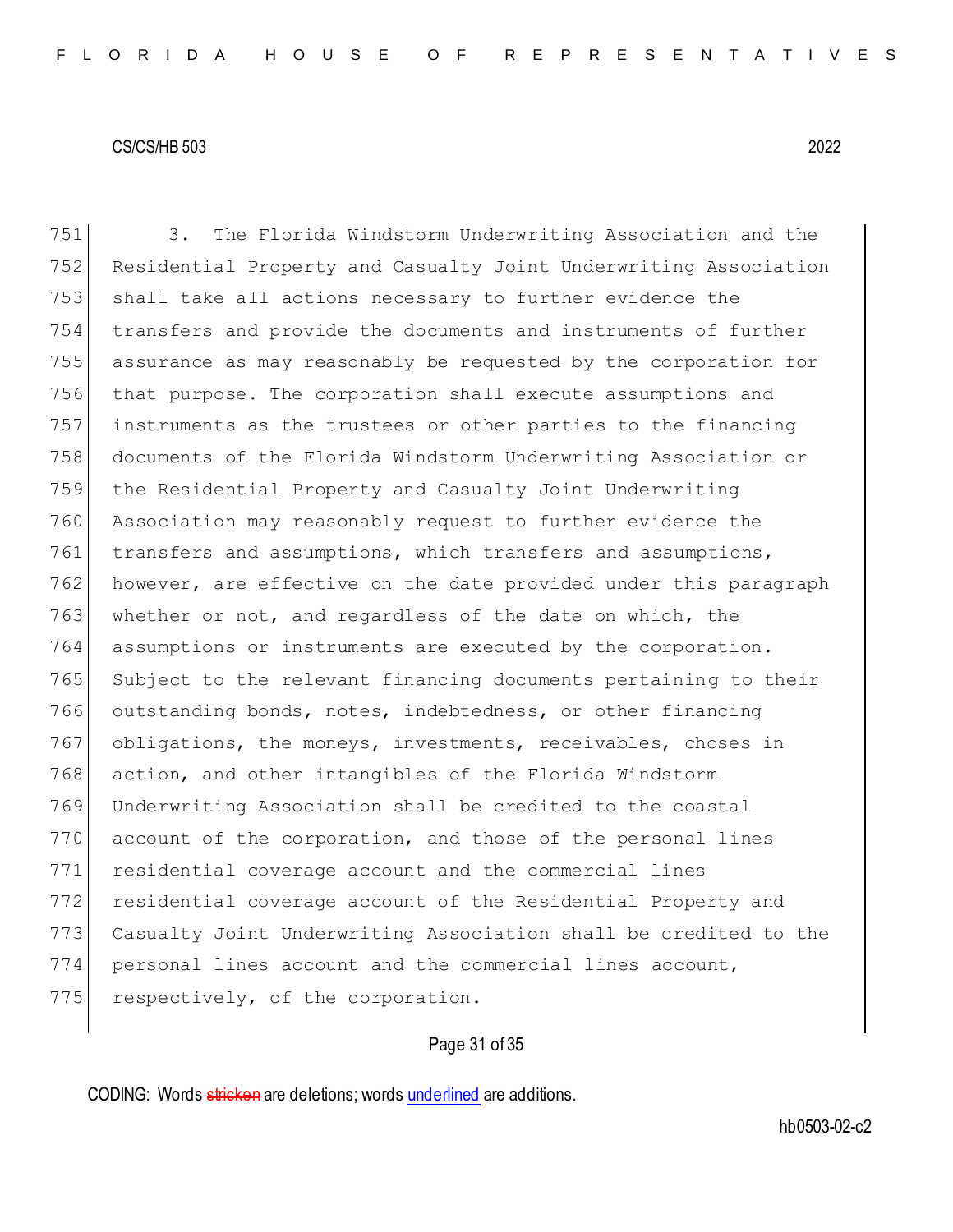4. Effective July 1, 2002, a new applicant for property insurance coverage who would otherwise have been eligible for coverage in the Florida Windstorm Underwriting Association is eligible for coverage from the corporation as provided in this subsection.

781 5. The transfer of all policies, obligations, rights, 782 assets, and liabilities from the Florida Windstorm Underwriting 783 Association to the corporation and the renaming of the 784 Residential Property and Casualty Joint Underwriting Association 785 as the corporation does not affect the coverage with respect to 786 covered policies as defined in s. 215.555(2)(c) provided to 787 these entities by the Florida Hurricane Catastrophe Fund. The 788 coverage provided by the fund to the Florida Windstorm 789 Underwriting Association based on its exposures as of June 30, 790 2002, and each June 30 thereafter shall be redesignated as 791 coverage for the coastal account of the corporation. 792 Notwithstanding any other provision of law, the coverage 793 provided by the fund to the Residential Property and Casualty 794 Joint Underwriting Association based on its exposures as of June 795 30, 2002, and each June 30 thereafter shall be transferred to 796 the personal lines account and the commercial lines account of 797 the corporation. Notwithstanding any other provision of law, the 798 coastal account shall be treated, for all Florida Hurricane 799 Catastrophe Fund purposes, as if it were a separate 800 participating insurer with its own exposures, reimbursement

# Page 32 of 35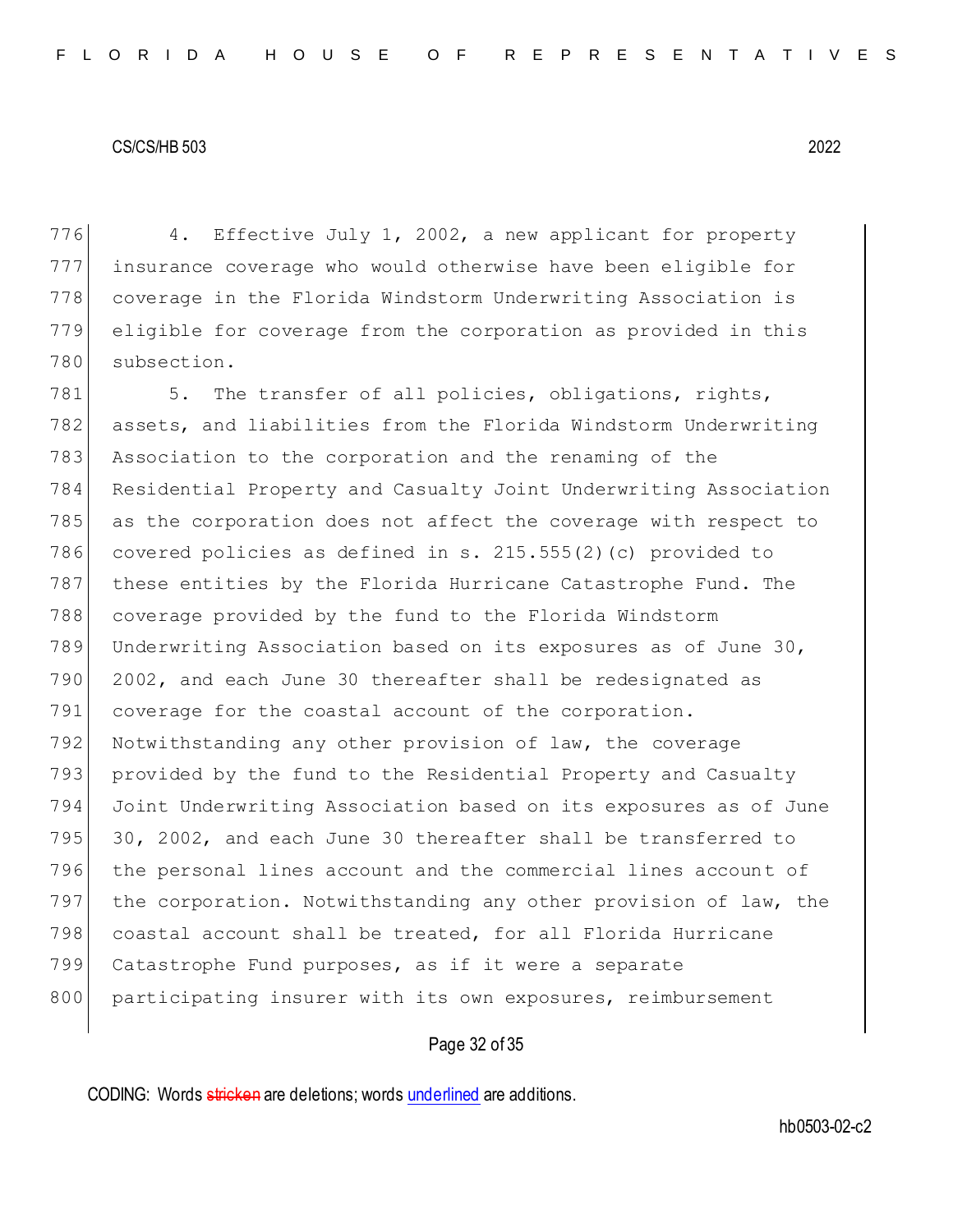801 premium, and loss reimbursement. Likewise, the personal lines 802 and commercial lines accounts shall be viewed together, for all 803 fund purposes, as if the two accounts were one and represent a 804 single, separate participating insurer with its own exposures, 805 reimbursement premium, and loss reimbursement. The coverage 806 provided by the fund to the corporation shall constitute and 807 operate as a full transfer of coverage from the Florida 808 Windstorm Underwriting Association and Residential Property and 809 Casualty Joint Underwriting Association to the corporation.

810 Section 22. For the purpose of incorporating the amendment 811 made by this act to section 626.856, Florida Statutes, in a 812 reference thereto, paragraph (e) of subsection (1) of section 813 626.865, Florida Statutes, is reenacted to read:

814 626.865 Public adjuster's qualifications, bond.-

815 (1) The department shall issue a license to an applicant 816 for a public adjuster's license upon determining that the 817 applicant has paid the applicable fees specified in s. 624.501 818 and possesses the following qualifications:

819 (e) Has been licensed in this state as an all-lines 820 adjuster, and has been appointed on a continual basis for the 821 previous 6 months as a public adjuster apprentice under s. 822 626.8561, as an independent adjuster under s. 626.855, or as a 823 company employee adjuster under s. 626.856.

824 Section 23. For the purpose of incorporating the amendment 825 made by this act to section 626.221, Florida Statutes, in a

# Page 33 of 35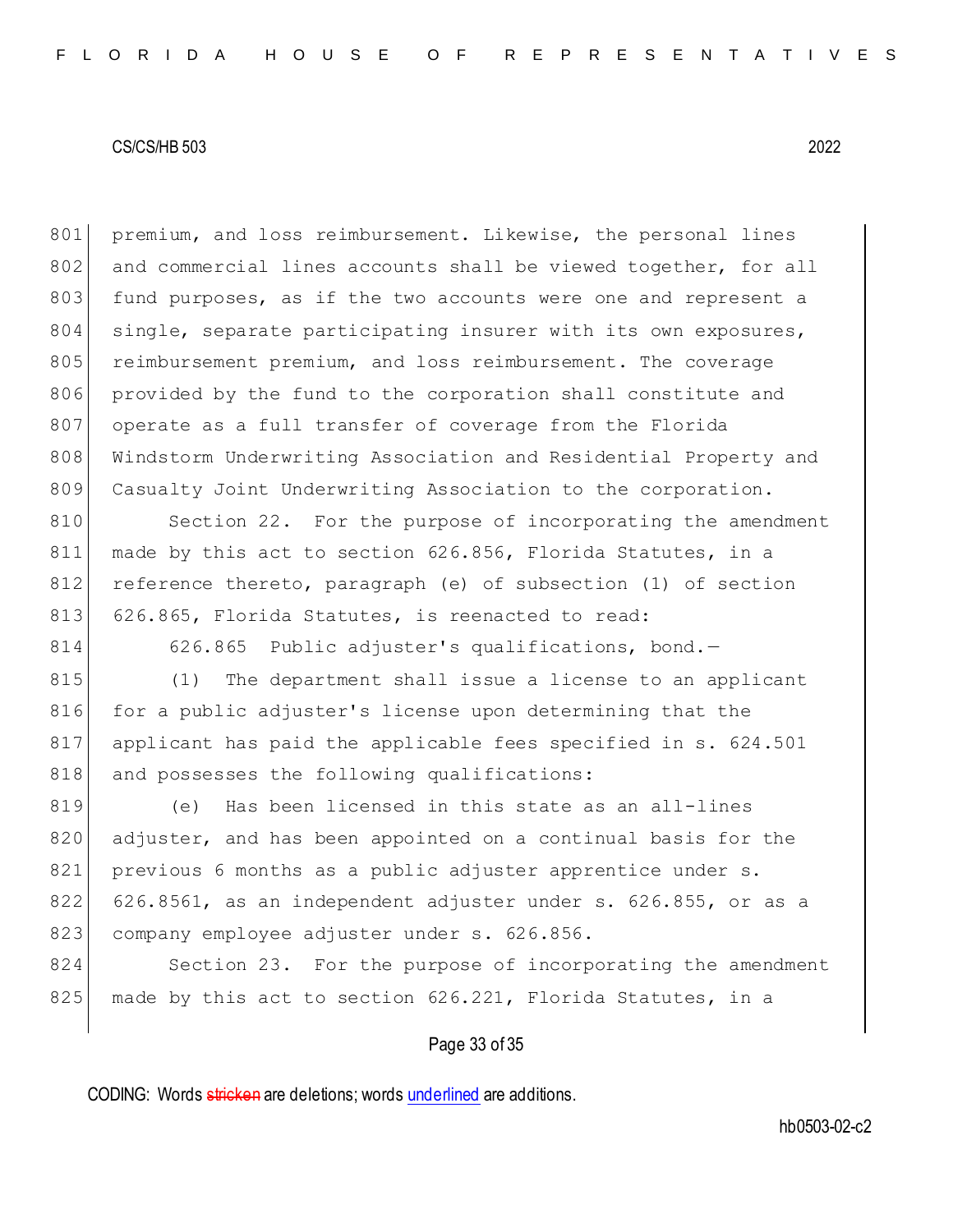826 reference thereto, paragraph (b) of subsection (1) of section 827 626.8734, Florida Statutes, is reenacted to read: 828 626.8734 Nonresident all-lines adjuster license

829 qualifications.-

 (1) The department shall issue a license to an applicant for a nonresident all-lines adjuster license upon determining that the applicant has paid the applicable license fees required 833 under s. 624.501 and:

 (b) Has passed to the satisfaction of the department a written Florida all-lines adjuster examination of the scope prescribed in s. 626.241(6); however, the requirement for the 837 examination does not apply to:

838 1. An applicant who is licensed as an all-lines adjuster 839 in his or her home state if that state has entered into a 840 reciprocal agreement with the department;

841 2. An applicant who is licensed as a nonresident all-lines 842 adjuster in a state other than his or her home state and a 843 reciprocal agreement with the appropriate official of the state 844 of licensure has been entered into with the department; or

845 3. An applicant who holds a certification set forth in s.  $846$  626.221(2)(j).

847 Section 24. Effective upon this act becoming a law, for 848 the purpose of incorporating the amendment made by this act to 849 section 627.7152, Florida Statutes, in references thereto, 850 subsection (1) and paragraph (d) of subsection (2) of section

# Page 34 of 35